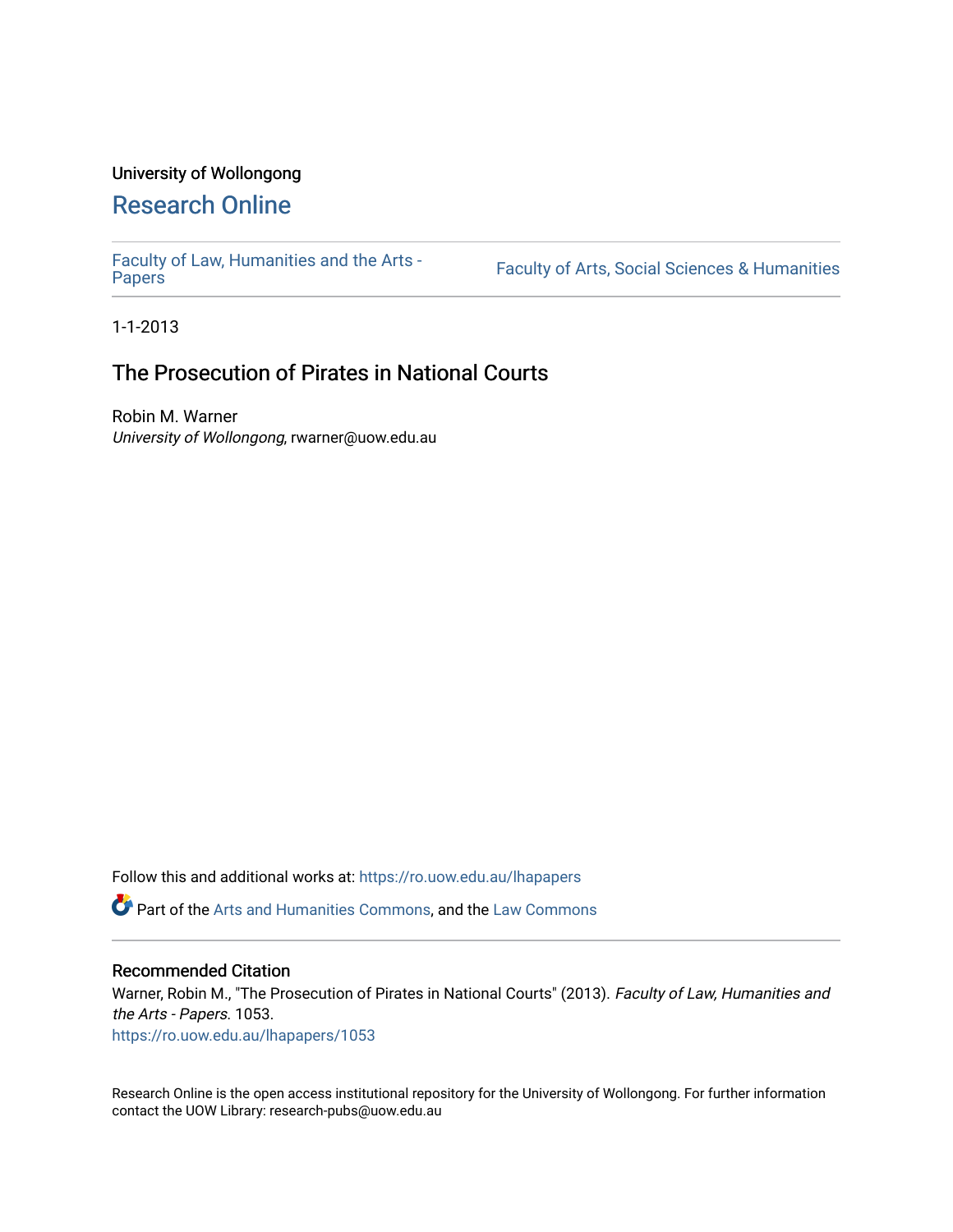## The Prosecution of Pirates in National Courts

### **Abstract**

The substantial rise in piracy incidents off the Horn of Africa since 2008 has exposed significant gaps in the international law framework for investigation and prosecution of piracy offences and its implementation in national criminal justice systems. This article examines the principal elements of this framework including the definition of piracy and associated obligations in the 1982 United Nations Convention on the Law of the Sea (LOSC). It reviews progress towards criminalisation of piracy offences in national legislative systems and distinctive trends in piracy legislation around the world. It also examines key features of the jurisprudence emerging from the regional and extra-regional prosecutions of Somali pirates as well as sentencing outcomes. The United Nations response to the deficit in criminal justice infrastructure for investigating, prosecuting and punishing Somali pirates through Security Council resolutions, the negotiation of the Djibouti Code of Conduct and the criminal justice capacity building efforts of the United Nations Office on Drugs and Crime is discussed. The principal thrust of these efforts has been to strengthen the capacity of countries in the Horn of Africa region to effectively investigate, prosecute and punish the offenders and to augment the overall efficacy of their criminal justice systems. An argument is made for forging stronger criminal justice cooperation networks in the Horn of Africa region and beyond to assist in gathering the necessary evidence and arresting piracy suspects for investigation and prosecution. The obstacles to tracking and freezing the proceeds of Somali piracy are also examined. The article concludes that although the prosecution of Somali pirates is only one component in the solution to eradicating the complex problem of Somali piracy, it is an indispensable element in ongoing efforts to deter this harmful criminal activity and in reducing its costs to the international community.

### Keywords

prosecution, pirates, courts, national, lecture, emirates, series, 109

### **Disciplines**

Arts and Humanities | Law

### Publication Details

Warner, R. M. (2013). The Prosecution of Pirates in National Courts: (Emirates Lecture Series 109:). Abu Dhabi: The Emirates Center for Strategic Studies and Research.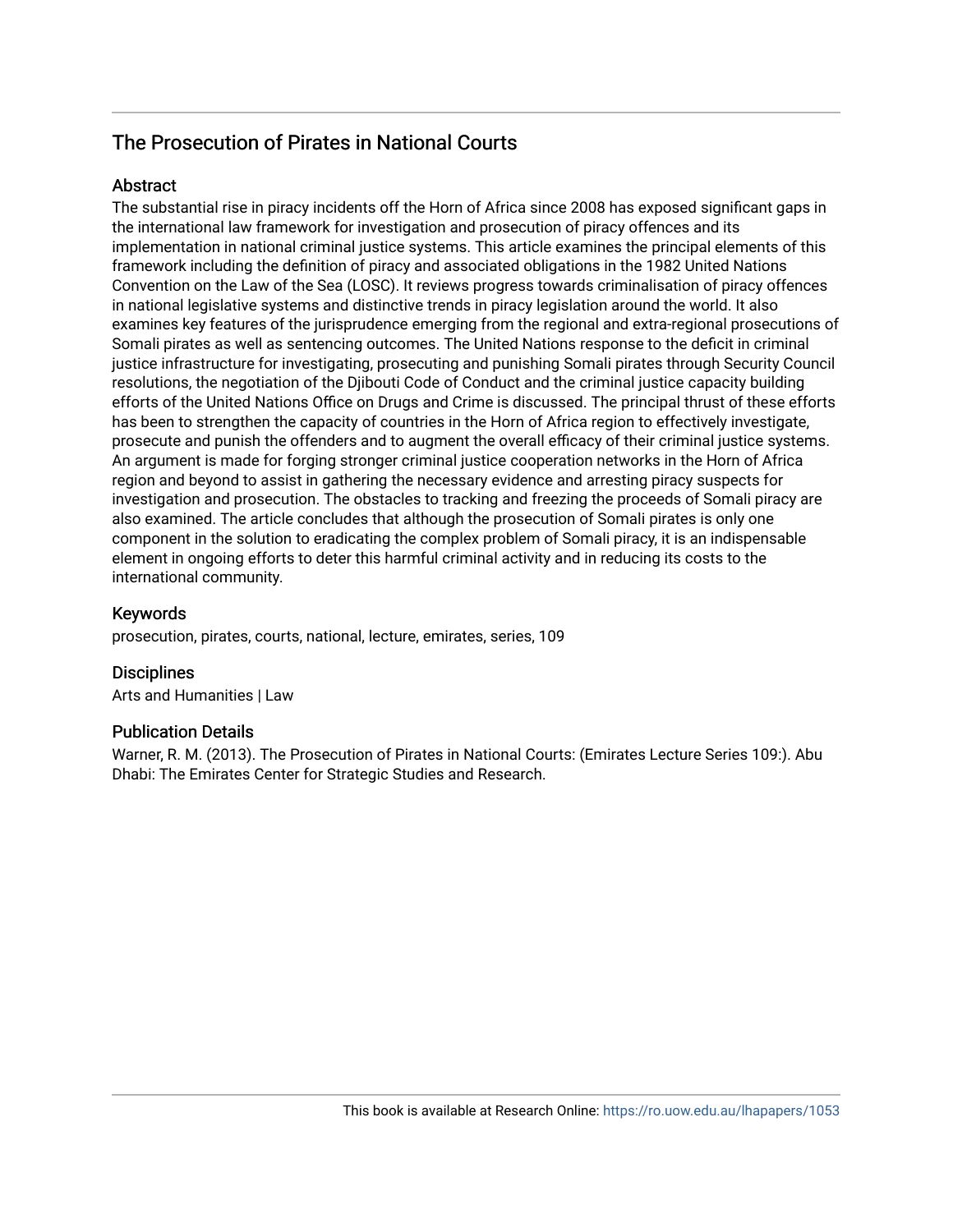# **The Prosecution of Pirates in National Courts**

Associate Professor Robin Warner

Australian National Centre for Ocean Resources and Security

ITAM Building 233

Innovation Campus

University of Wollongong

Squires Way Wollongong NSW 2522

Australia

Telephone: +61 423 951 853

Fax: +61 2 4221 5544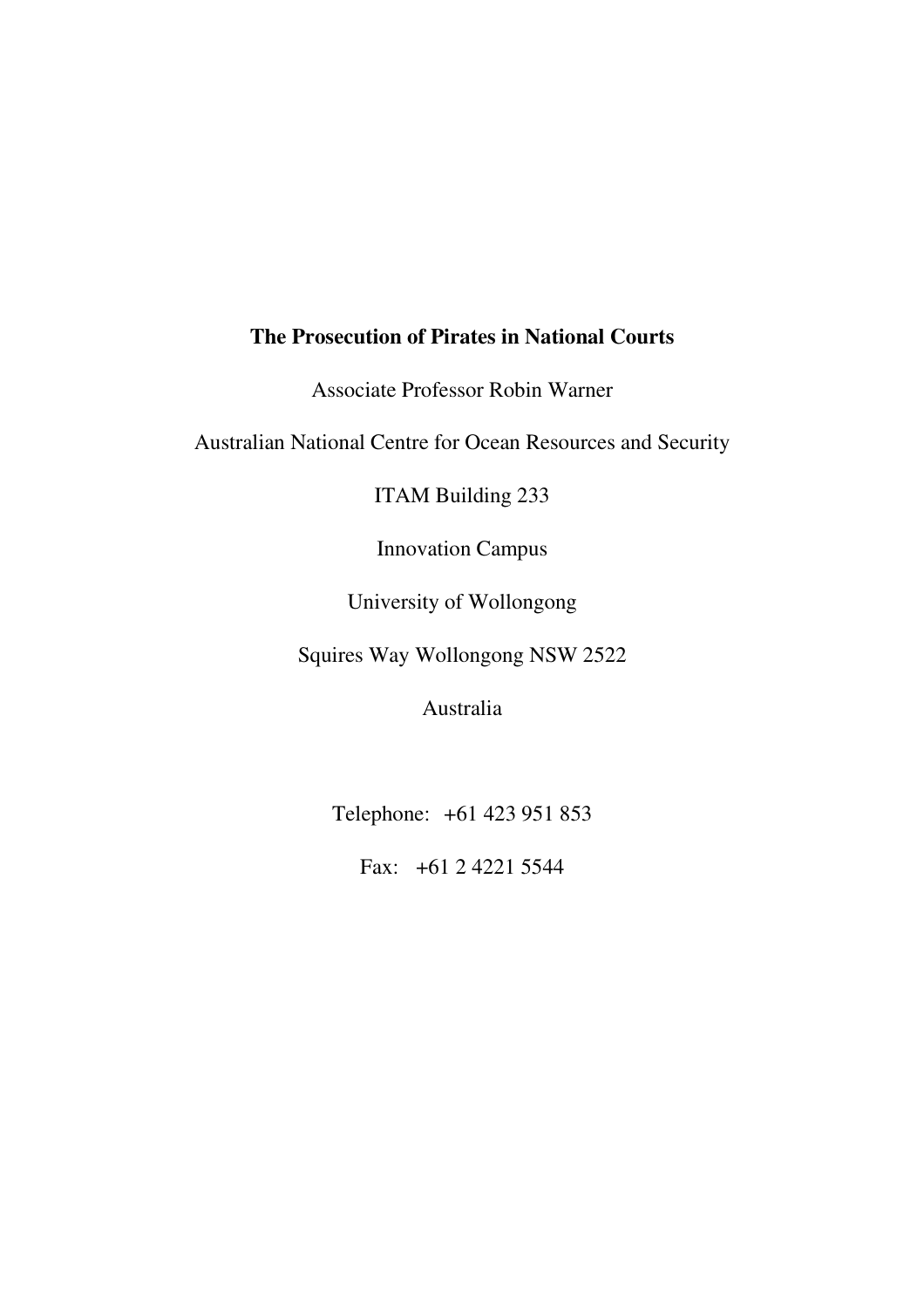#### **Abstract**

The substantial rise in piracy incidents off the Horn of Africa since 2008 has exposed significant gaps in the international law framework for investigation and prosecution of piracy offences and its implementation in national criminal justice systems. This article examines the principal elements of this framework including the definition of piracy and associated obligations in the 1982 United Nations Convention on the Law of the Sea (LOSC). It reviews progress towards criminalisation of piracy offences in national legislative systems and distinctive trends in piracy legislation around the world. It also examines key features of the jurisprudence emerging from the regional and extra-regional prosecutions of Somali pirates as well as sentencing outcomes. The United Nations response to the deficit in criminal justice infrastructure for investigating, prosecuting and punishing Somali pirates through Security Council resolutions, the negotiation of the Djibouti Code of Conduct and the criminal justice capacity building efforts of the United Nations Office on Drugs and Crime is discussed. The principal thrust of these efforts has been to strengthen the capacity of countries in the Horn of Africa region to effectively investigate, prosecute and punish the offenders and to augment the overall efficacy of their criminal justice systems. An argument is made for forging stronger criminal justice cooperation networks in the Horn of Africa region and beyond to assist in gathering the necessary evidence and arresting piracy suspects for investigation and prosecution. The obstacles to tracking and freezing the proceeds of Somali piracy are also examined. The article concludes that although the prosecution of Somali pirates is only one component in the solution to eradicating the complex problem of Somali piracy, it is an indispensable element in ongoing efforts to deter this harmful criminal activity and in reducing its costs to the international community.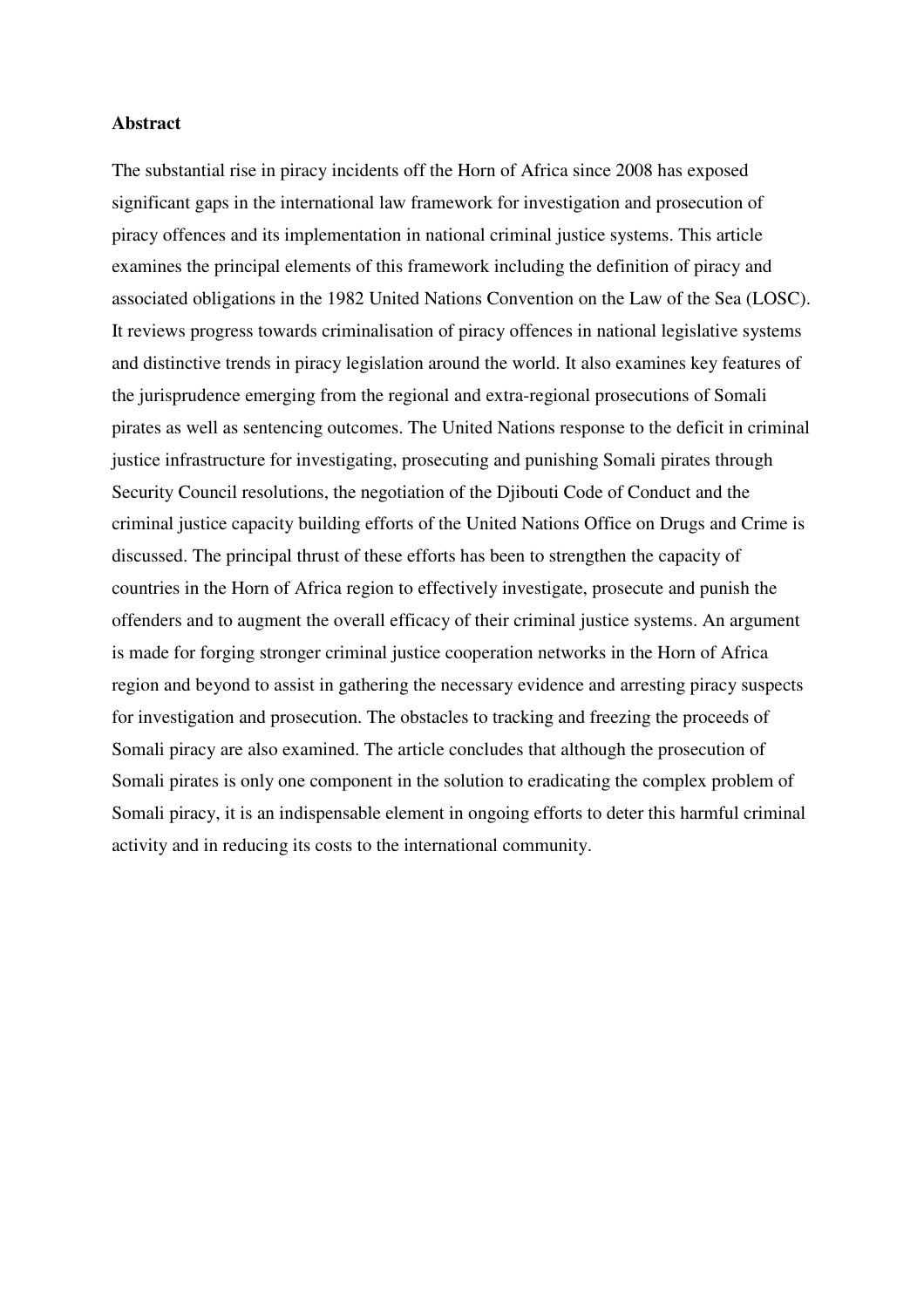## *Introduction*

The significant upsurge in piracy incidents involving Somali nationals off the Horn of Africa, and in the Gulf of Aden since 2008 has led to increased scrutiny of piracy offences under international law, the incorporation of that law in national legislation and the capacity of States within and beyond the Horn of Africa region to investigate and prosecute these offences effectively. Somalia has been without a functioning central government for over two decades since the fall of the Siad Barre dictatorship in 1991. This lack of effective governance and enforcement of the rule of law in Somalia has provided the basic impetus for the increase in piratical attacks off the Somali coast. This paper provides an analysis of the international legal framework for dealing with piracy and its criminalization in national legal systems. It examines some the key trends emerging from national prosecutions of Somali pirates since the onset of increased piracy incidents off the Horn of Africa and in the Gulf of Aden and the initiatives taken by the international community to strengthen the capacity of national legal systems in this region to investigate and prosecute piracy offences. Finally, it reviews the need for stronger criminal justice cooperation networks in the Horn of Africa and Gulf of Aden region to support investigation and prosecution of piracy offences

## *Piracy in International Law*

Piracy is the oldest of the limited crimes subject to universal jurisdiction which are punishable by any state regardless of the nationality of the victim or perpetrator. Universal jurisdiction is generally reserved for crimes of an exceptionally serious and heinous nature and the placing of piracy in this category illustrates the extent to which piratical activities were seen as a widespread scourge. $<sup>1</sup>$ </sup>

A customary international law regime developed to respond to the threat of piracy in the  $19<sup>th</sup>$ century.<sup>2</sup> In the 20<sup>th</sup> century this was codified in the 1958 Convention on the High Seas (HSC) and the 1982 United Nations Convention on the Law of the Sea (LOSC), both of which contain provisions recognising the universal jurisdiction of States to repress piracy and investigate and prosecute its perpetrators.<sup>3</sup> The LOSC provisions are considered to be reflective of customary international law on piracy.<sup>4</sup>

Article 100 of the LOSC commits States Parties to cooperate in the suppression of piracy on the high seas. Piracy is defined in Article 101 of the LOSC as: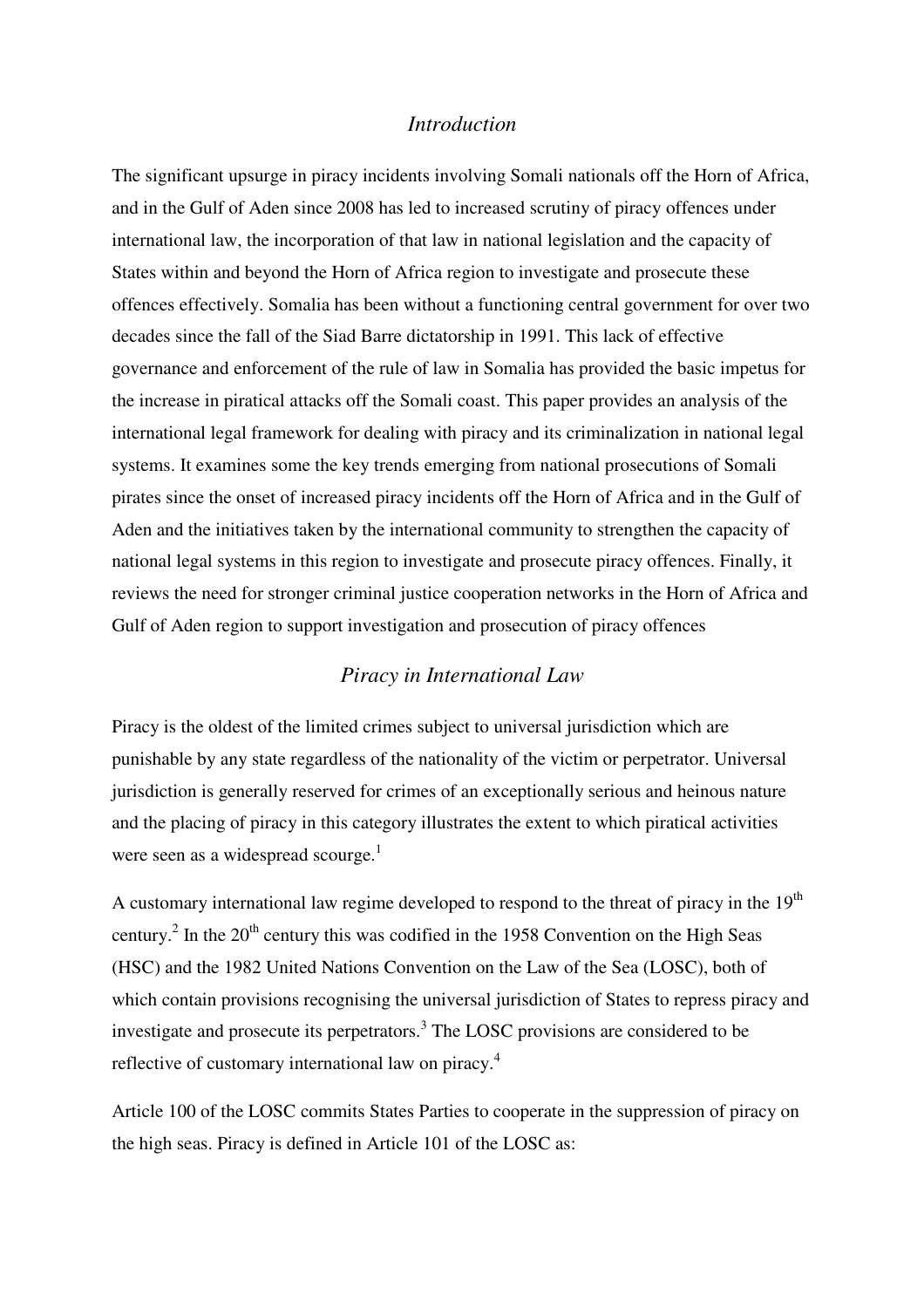(a) any illegal acts of violence or detention, or any act of depredation, committed for private ends by the crew or the passengers of a private ship or a private aircraft, and directed:

(i) on the high seas, against another ship or aircraft, or against persons or property on board such ship or aircraft;

(ii) against a ship, aircraft, persons or property in a place outside the jurisdiction of any State;

(b) any act of voluntary participation in the operation of a ship or of an aircraft with knowledge of facts making it a pirate ship or aircraft;

(c) any act of inciting or of intentionally facilitating an act described in subparagraph (a) or (b).

Important elements in the definition are the requirement for two ships or aircraft, the criminal intent, the use of force, the taking over of a vessel against the wishes of its master, and the robbery of cargo, the possessions of those on board, or even the vessel itself, as the ultimate objective.<sup>5</sup> Piracy can only be committed for private ends so any acts committed for political motives are excluded from the definition.<sup>6</sup> Somali style piracy differs from the traditional concept of piracy reflected in the LOSC provisions since robbery does not appear to be the major objective of some contemporary Somali pirates, because vessel, crew, and cargo are released after the payment of ransom. However the taking over of the vessel by force with the intent of obtaining financial gains can be regarded as falling within the definition of piracy. Piracy also extends to the operation of a ship or boat used to commit piratical acts.<sup>7</sup> In the Somali context, this ancillary provision may cover the operations of mother and brother ships.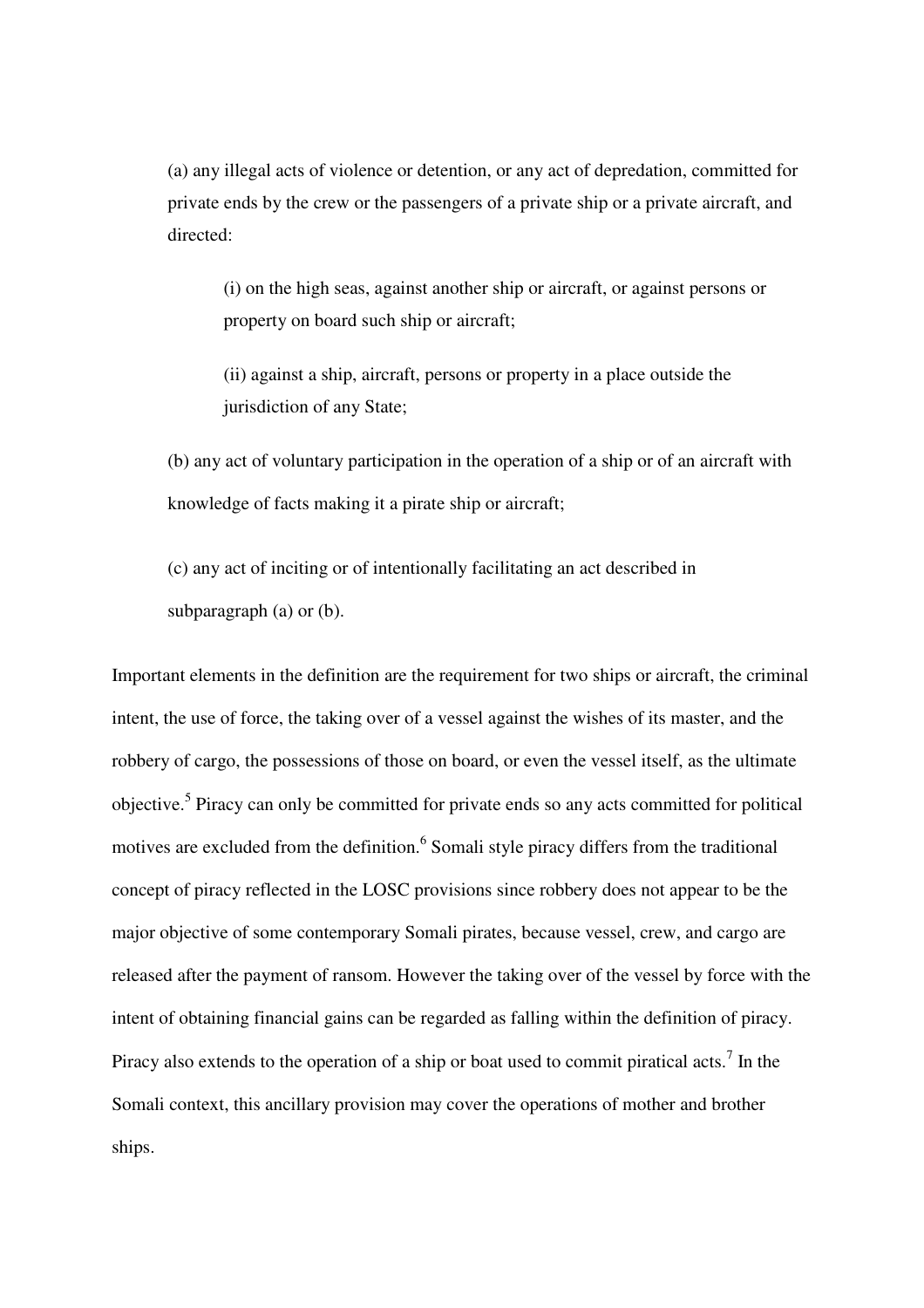A point to note is that the term piracy as defined under international law is often applied to piratical type activities which do not strictly fit that definition of piracy. Piracy within the meaning of Articles 100-101 of the LOSC, only applies to acts taking place within the exclusive economic zone or on the high seas, not analogous acts within the territorial sea which are subject to the criminal jurisdiction of the relevant coast State rather than the universal jurisdiction of all States.<sup>8</sup> The vast majority of attacks on shipping around the world, including many off the Horn of Africa, tend to take place relatively close to shore, and thus within the territorial seas or archipelagic waters of coastal states. Technically, therefore, the vast majority of piracy-style attacks are not deemed piracy under the LOSC definition. The International Maritime Organisation (IMO) instead uses the term "armed robbery against ships" to cover piracy-style attacks taking place within the territorial sea.<sup>9</sup> In contrast, the International Maritime Bureau (IMB) has adopted a more all-encompassing definition of piracy as "an act of boarding any vessel with the intent to commit theft or any other crime and with the intent or capability to use force in the furtherance thereof" whether within the territorial sea EEZ or on the high seas. $^{10}$ 

What has become increasingly evident as the Somali piracy crisis has evolved is that the LOSC, although providing a definition of piracy, addresses none of the practical elements necessary for successful investigation and prosecution of piracy offences at the national or international level. The LOSC does not criminalise piracy offences, provide for criminal justice cooperation measures such as mutual legal assistance or extradition in relation to the investigation and prosecution of the offence or provide for punishment and international transfer of convicted offenders to serve their sentences in their states of origin. In addition, it does not address the obligation of states to take preventive measures against the crime of piracy which has transnational impacts or to establish mechanisms to trace, confiscate and recover the proceeds of piracy offences. As more pirates have been apprehended by the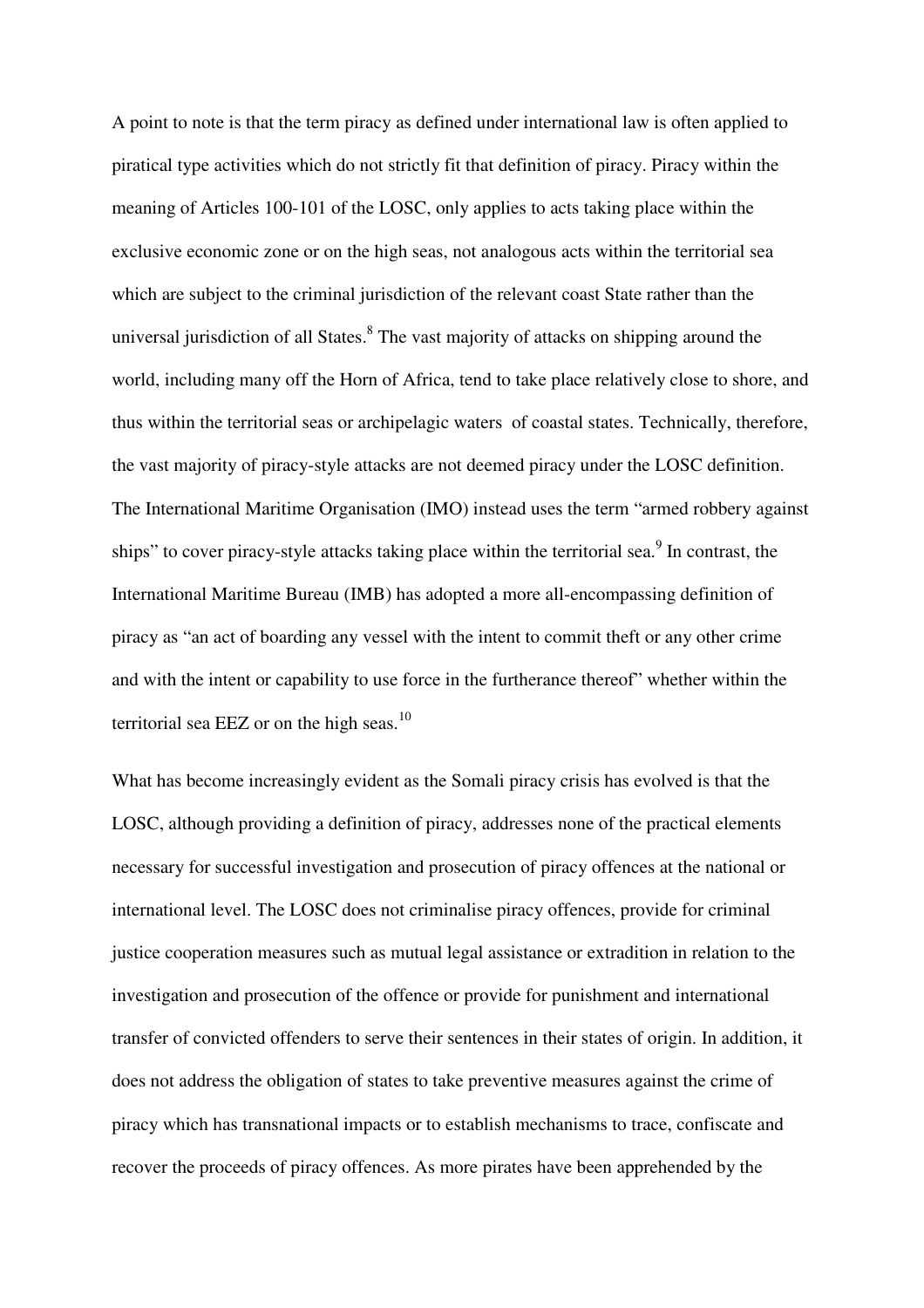international navies present off the Horn of Africa, the UN responses to the crisis in particular those developed by the relevant UN specialized organizations, IMO and UN Office of Drugs and Crime (UNODC), have begun to concentrate on strengthening the national criminal justice systems of regional states to tackle these pragmatic aspects of investigation, prosecution and punishment.

## *Criminalisation of Piracy in National Laws*

The ability of a State to apply and enforce its own laws against piracy will depend on the existence of applicable provisions criminalising the relevant piratical acts in the domestic law of the State and its political will to take jurisdiction.<sup>11</sup> Some domestic laws on piracy only provide jurisdiction to the State concerned where the pirate ship or the pirates have the nationality of that State or are in the territory of that State. Samuel Shnider notes that prior to the recent upsurge in Somali piracy there were very few prosecutions in which "the court asserted universal jurisdiction over piracy where the prosecuting state had no connection to the offence either as the flag state of the victim vessel or the nationality of the perpetrators or the victims."<sup>12</sup> Not all national laws make piracy a universal crime which can be subject to arrest and prosecution anywhere in the world. Initial responses to questionnaires by the IMO sponsored contact group on piracy revealed that criminalisation of piracy offences in national legal systems is far from comprehensive or harmonized.<sup>13</sup>

In 2010, the UN General Assembly (UNGA) called on member states "to take appropriate steps under their national law to facilitate the apprehension and prosecution of those who are alleged to have committed acts of piracy" including by adopting the LOSC definition in their national criminal code definitions of piracy.<sup>14</sup> The more recent UN Security Council resolutions on Somali piracy have called on member States to criminalize piracy and the Djibouti Code of Conduct requires regional States to review their "national legislation with a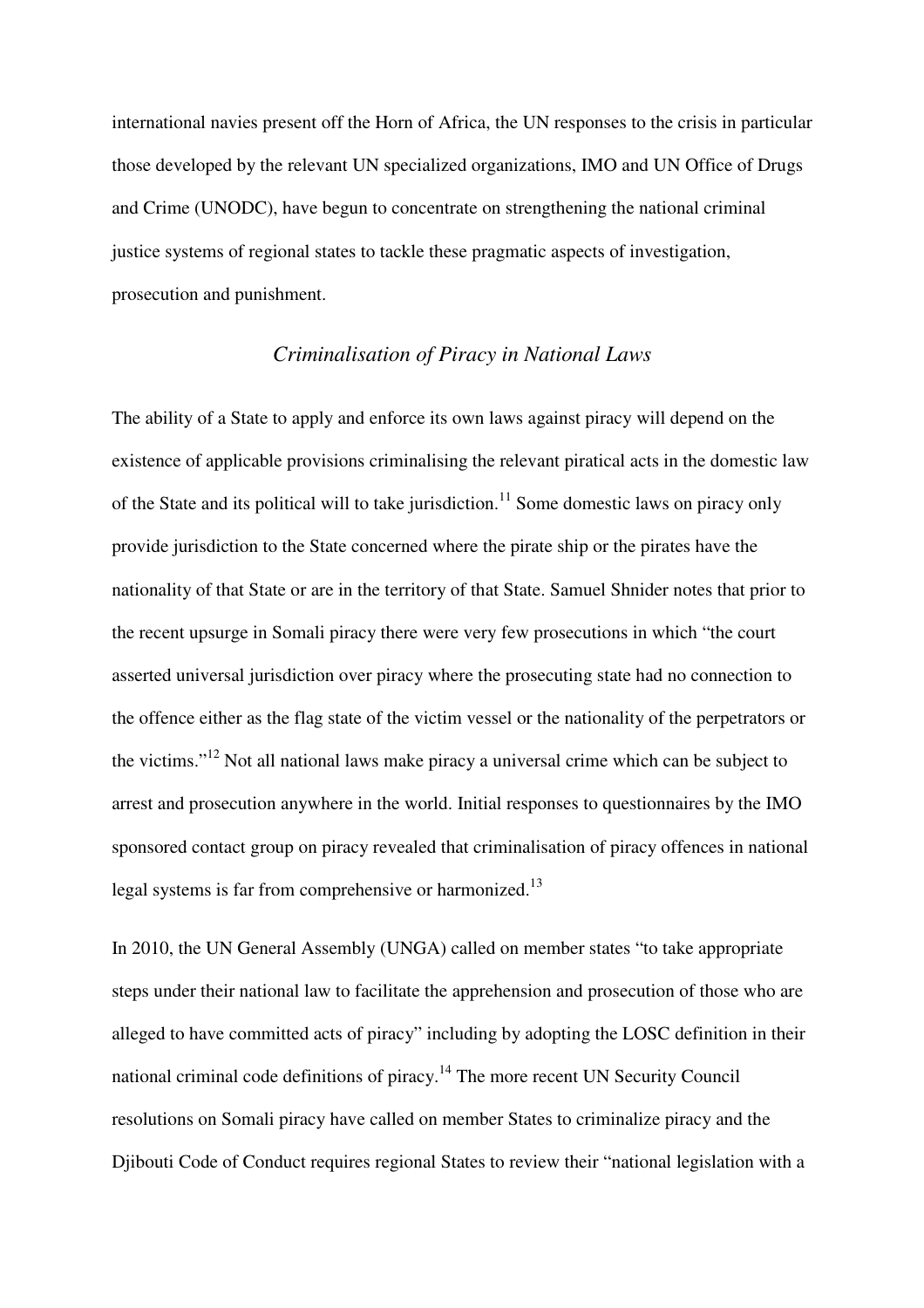view towards ensuring that there are national laws in place to criminalize piracy."<sup>15</sup> This task has been assisted by the preparation of guidance documents on the elements of national legislation and the implementation of the international law regime of piracy by UNODC.<sup>16</sup>

Yvonne Dutton's recent survey of national laws criminalizing piracy reveals considerable diversity in the definitions of piracy adopted and approaches to jurisdiction. This survey found that 47 countries had piracy laws. Another 9 countries could prosecute piracy offences under other State laws. Of the 47 countries with piracy laws, 10 countries defined piracy as an offence but without universal jurisdiction. Of these 47 countries, 12 followed the LOSC definition of piracy with some differences apparent in their conformity to this definition.<sup>17</sup> Regional states of the Gulf of Aden and Horn of Africa have gradually implemented the LOSC definition of piracy in their national laws.<sup>18</sup> Some countries incorporate the words of the LOSC definition in their national criminal law while others simply refer to their treaty obligations or the law of nations in their references to piracy offences.<sup>19</sup> These latter approaches can sometimes involve difficulties in prosecuting and punishing the piracy offence in countries where the prosecution must prove all elements of a criminal offence beyond reasonable doubt and where the criminal law requires all elements of the offence to be described for enforcement purposes.

Some acts of violence at sea against ships may potentially also be investigated and prosecuted under national laws implementing the 1988 Convention for the Suppression of Unlawful Acts against the Safety of Maritime Navigation (SUA Convention). Maritime violence, including piracy, became an issue of increasingly greater concern to the international community during the 1980s following the *Achille Lauro* hijacking in 1985 off Egypt by terrorists representing the Palestine Liberation Front. As a consequence of this attack, the United States submitted a proposal to the IMO Assembly that further measures should be required, and a regime dealing with all aspects of suppression of acts of maritime violence should be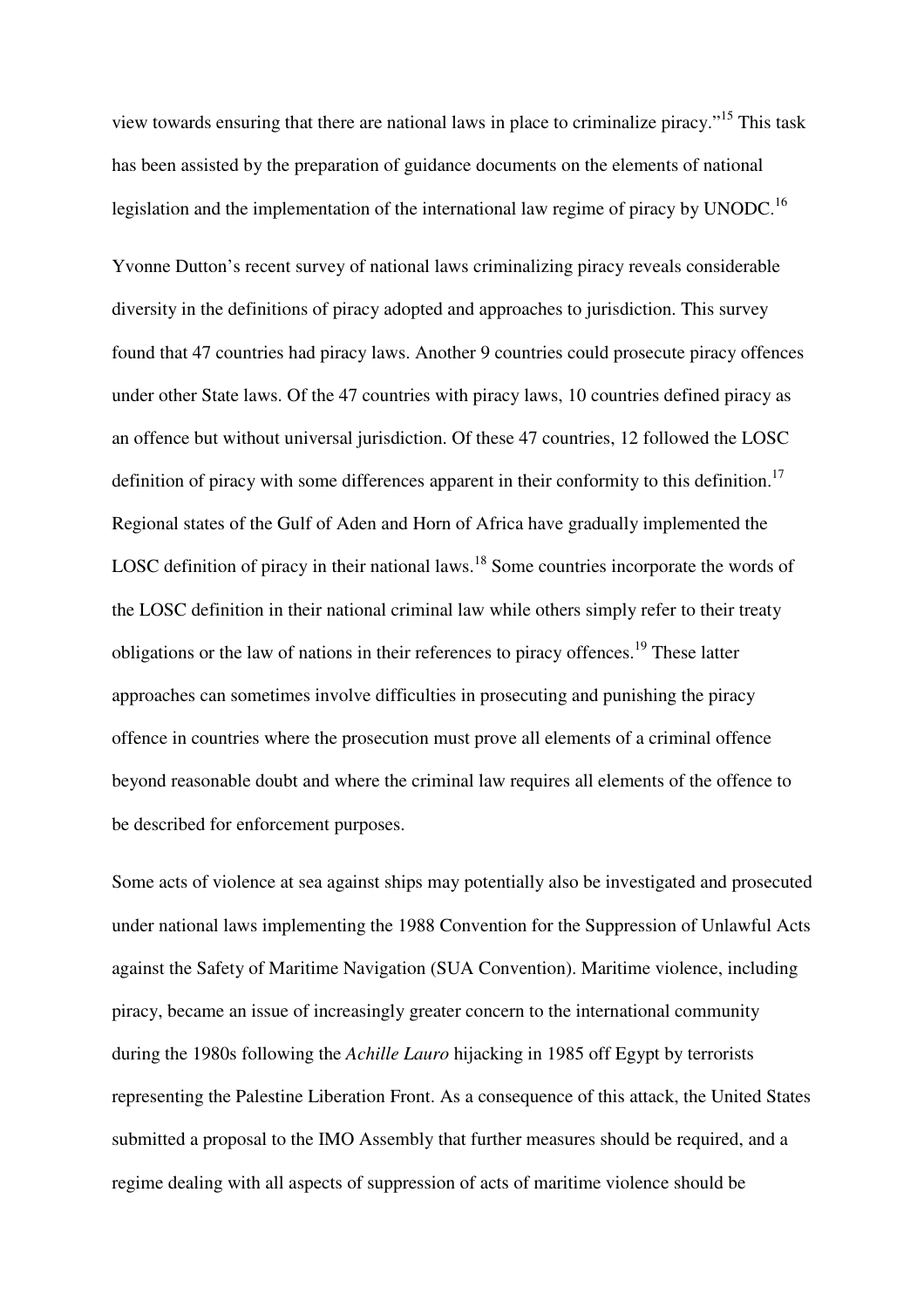drafted.<sup>20</sup> As a result the SUA Convention was adopted on March 10, 1988, and entered into force on March 1, 1994. The convention makes it an offence for a person to seize or exercise control over a ship by threat or use of force or any other form of intimidation.<sup>21</sup> Under the convention, State's Parties must create criminal offences, establish jurisdiction, and accept into their custody persons responsible for such acts.<sup>22</sup> The convention was accompanied by the "Protocol for the Suppression of Unlawful Acts against the Safety of Fixed Platforms located on the Continental Shelf."<sup>23</sup> Measures to amend both were adopted in 2005 and entered into force on July 28, 2010, although the 2005 protocol only has 23 parties to date.<sup>24</sup> These amendments are more related to the unlawful use of a ship to intimidate governments or international organizations, or the use of a ship or any of its cargo, fuel, or other equipment in a manner likely to cause serious injury, death, or destruction; the amendments are therefore not directly relevant to the suppression of piracy.<sup>25</sup>

The importance of the SUA Convention is that it commits States Parties not only to exercising their jurisdiction where possible to arrest those engaged in the relevant activities and to seize their vessels and equipment, but also to either try offenders before their domestic courts, or to extradite them to their state of origin or to a state which has interests in the suspected criminal activities of the accused.<sup>26</sup> Enforcement of SUA Convention provisions, however, relies on the traditional international law jurisdictional bases of nationality and territoriality.<sup>27</sup> Ratification of the SUA Convention has improved considerably over the past decade, however, many countries in piracy-ridden countries have opted to stay outside the SUA Convention and its protocols. In the Horn of Africa region, Somalia, Eritrea and Ethiopia are not parties to the Convention.<sup>28</sup>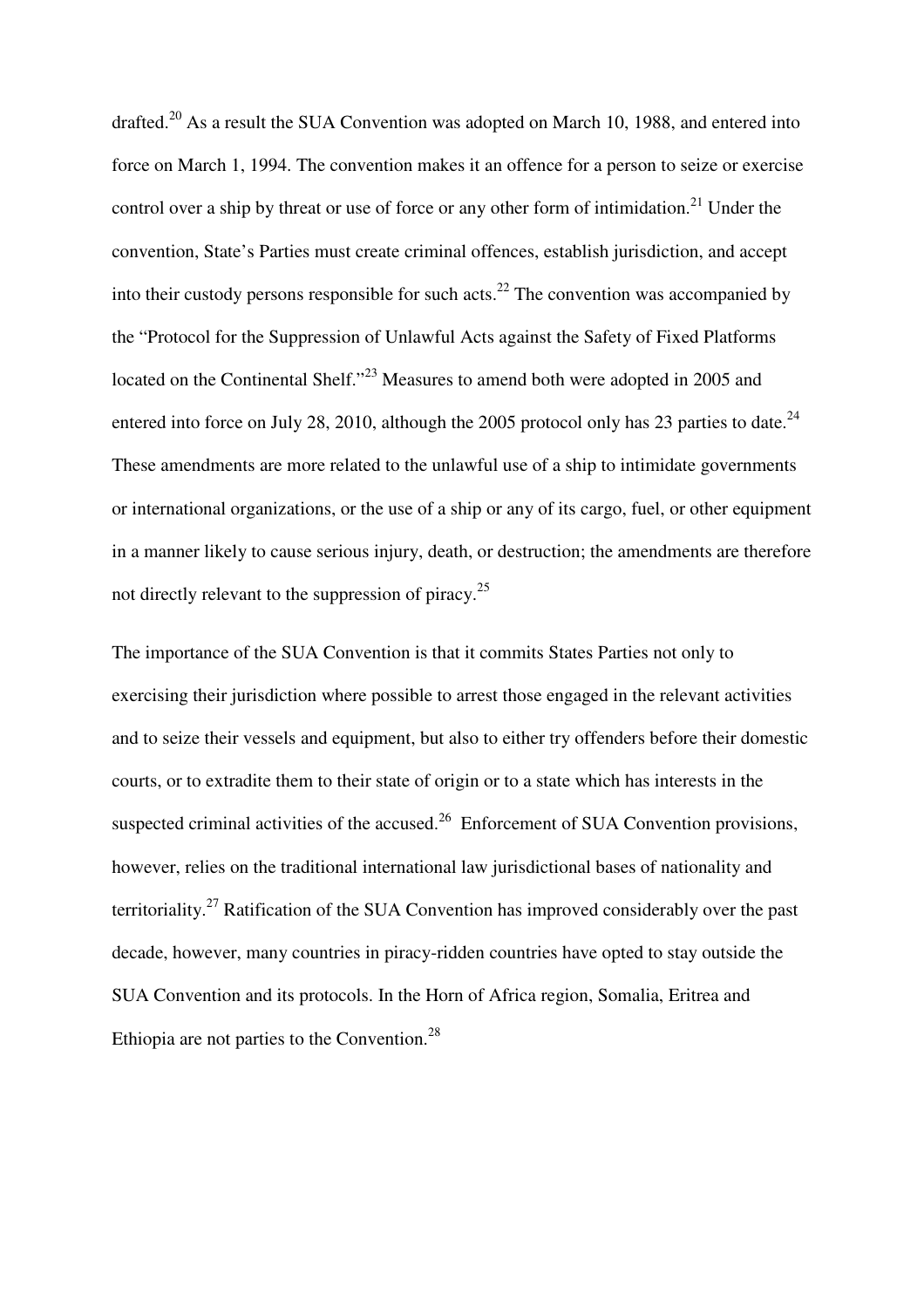#### *National Prosecutions of Somali Pirates*

The criminal justice response to Somali pirates after their capture has become a focal point in the UN response over the last three years. If pirates are captured by foreign navies involved in the anti piracy patrols off the Horn of Africa, the question then becomes one of what to do with them. The lack of a stable and effective central government in Somalia, has made handing the pirates over to Somali authorities difficult. Although the pirates can be tried under the capturing state's laws, if they are to be dealt with and imprisoned in the capturing state this represents a considerable burden to that state. Moreover, even when such individuals have served their sentences, it may be difficult to return them to Somalia on human rights grounds, as there is a legitimate concern that they may be subject to torture or execution on their return.<sup>29</sup> There are also substantial practical and logistical difficulties associated with holding captured pirates on naval vessels at sea for long periods of time. For all these reasons, the majority of Somali pirates detected at sea have not been detained for investigation and prosecution. Special Adviser to the UN Secretary General on Piracy, Jack Lang reported on 25 Jan 2011 that 90% of all pirates apprehended by national navies were released because very few States were prepared to accept and prosecute them.<sup>30</sup> Many foreign navies involved in the anti piracy patrols have adopted a catch and release policy in most cases confiscating the pirates' weapons and sending them on their way. This practice is particularly common where the operators of a suspected piracy vessel have not yet been involved in an attack and are simply cruising and planning for piracy.<sup>31</sup>

For those pirates that have been detained for investigation and prosecution, the criminal justice outcomes have varied widely. The UN Secretary General's report of October 2011 showed that over 1000 suspected Somali pirates had been prosecuted or were awaiting prosecution in 20 States.<sup>32</sup> The report identified a range of factors contributing to these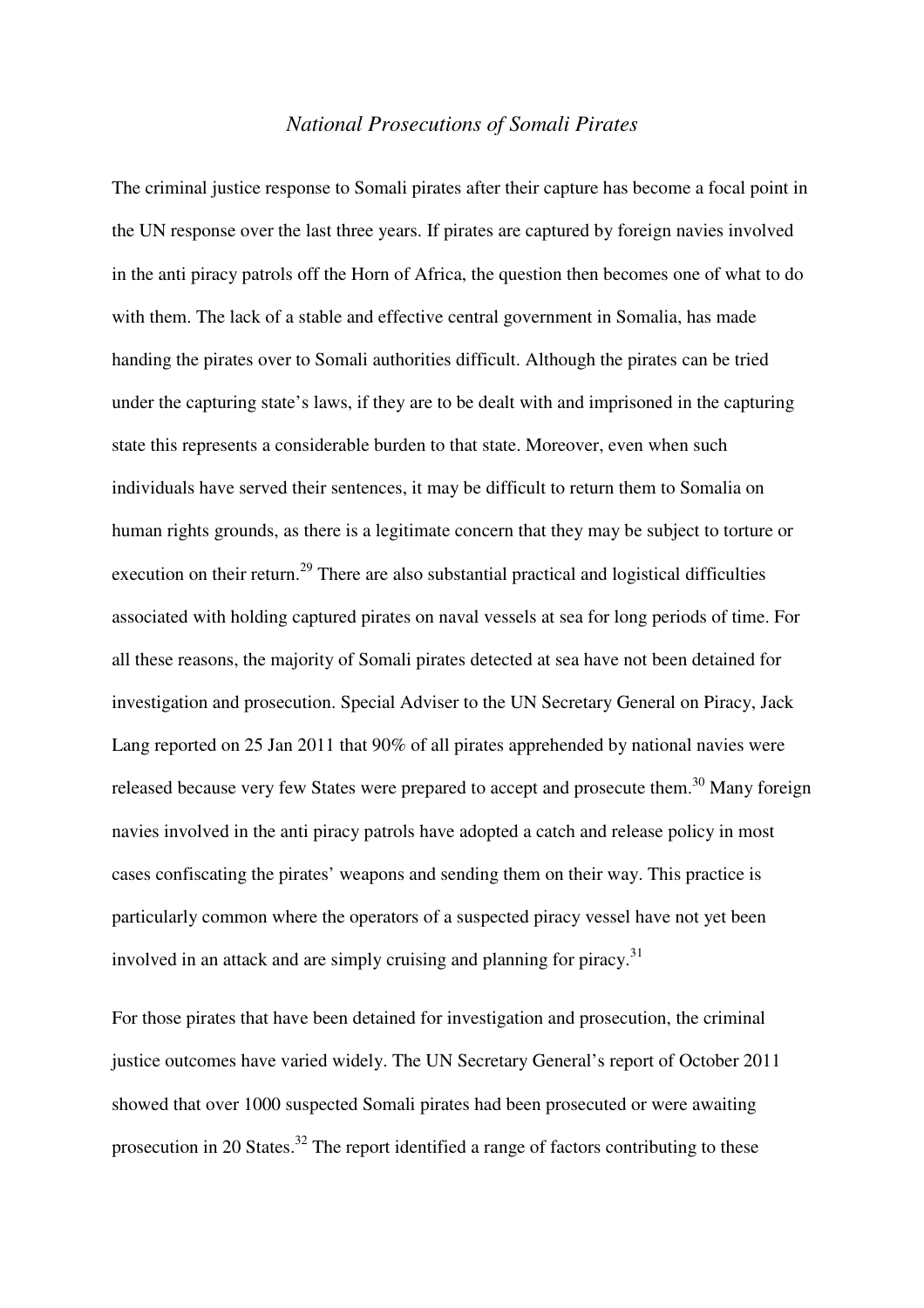investigations and prosecutions including increased apprehension of suspected pirates, improved gathering and preservation of evidence, enhanced information sharing, strengthened legislative frameworks in some states and increased political willingness to undertake prosecutions.<sup>33</sup> The numbers of prosecutions are steadily increasing in regional countries as their capacity improves with international assistance.<sup>34</sup>

### **Regional Prosecutions**

Within the Horn of Africa region, States have increasingly committed to accepting pirates for investigation and prosecution.<sup>35</sup> The key regional States involved in prosecution with international assistance have been Somalia, Kenya, Seychelles, the United Republic of Tanzania and Mauritius. Hundreds of suspects have been transferred to Kenya for prosecution and several million US dollars has been paid to Kenya for the development of its judicial and prison capacity by the UN Office of Drugs and Crime (UNODC).<sup>36</sup> The Seychelles agreed to take suspects for prosecution in March 2010, Tanzania in May 2010 and Mauritius in May 2012.

Kenya was the original forum for universal jurisdiction over Somali pirates with its first case in 2006. Republic v Hassan M Ahmed and Nine Others involved the hijacking of the Safina al-Bisarat an Indian registered dhow 300 miles off the coast of Somalia on 20 Jan 2006. The arresting ship was from the US Navy and none of the victims were Kenyan. The court convicted and sentenced each of the accused to seven years imprisonment.<sup>37</sup> During 2009 and 2010, Kenyan courts convicted 50 pirates.<sup>38</sup> In March 2010 Kenya announced it would not accept any more pirates unless other countries gave security guarantees and shared the costs It gave a 6 month termination notice on all its transfer agreements claiming that nations had not met obligations of helping with funding and assistance.<sup>39</sup> In May 2010 it resumed receiving and adjudicating piracy cases but only on an ad hoc basis. A specialist court was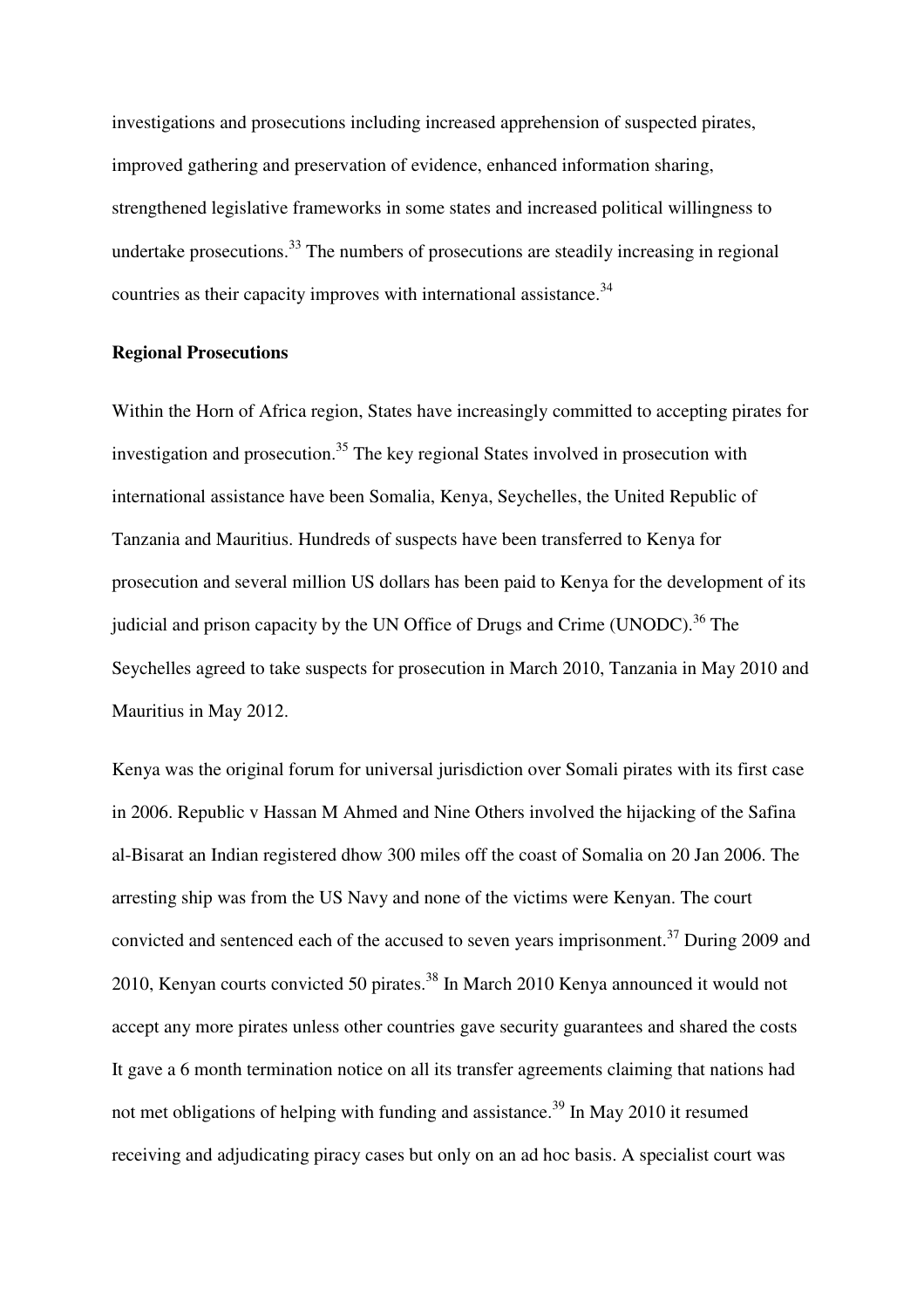then opened in Kenya to clear the backlog of piracy cases. $40$ 

The most detailed record of regional court decisions on piracy convictions is from the Supreme Court of the Seychelles and this has been a centre of gravity for regional piracy trials. Key trends that have emerged from these cases include:

- Consistent universal jurisdiction over pirates
- Consistent liability for attempted piracy
- Consistent use of the common enterprise doctrine to solve problems of identification and accomplice liability
- The development of case law relating to circumstantial evidence and piracy action groups
- Severity of sentences
- A willingness to prosecute for cruising without violence as participation in the operation of a pirate ship.<sup>41</sup>

Rather than adopting a policy of accepting a certain number of Somali pirates for prosecution, States in the Gulf of Aden and Arabian Sea region have only prosecuted Somali pirates where there is a national interest involved. Yemen has mainly prosecuted pirates who have attacked Yemeni ships and crew members or who attack in Yemeni waters. Oman trials have involved pirates who attempted attacks while at port in Oman, in Omani territorial waters or against Omani citizens. A case before the Federal Court in UAE involved an attack on an Emirati ship.<sup>42</sup>

Overall in the region the largest number of prosecutions of Somali pirates have occurred in areas of Somalia itself and the majority of prosecutions have been under laws which do not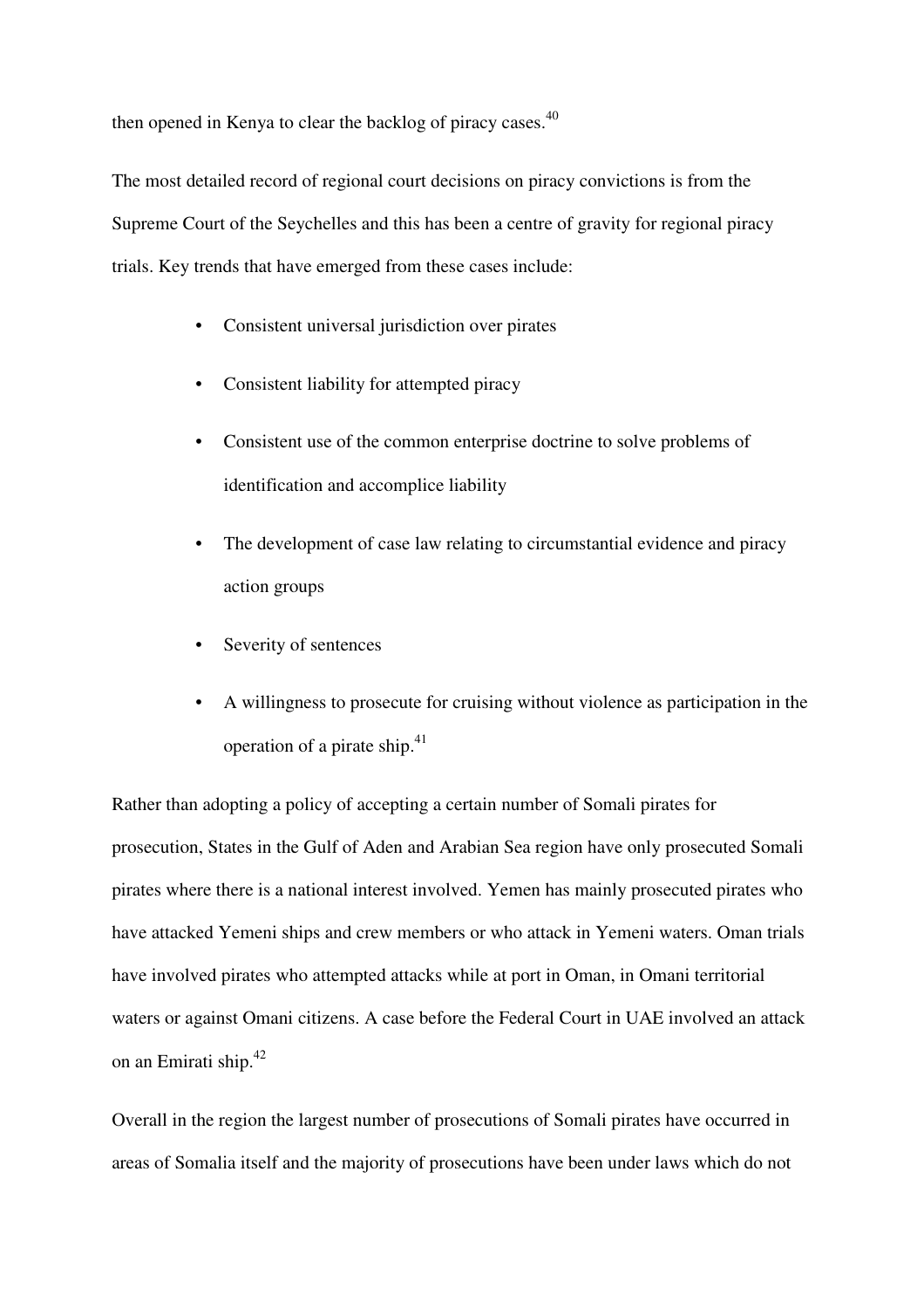incorporate the LOSC provisions on piracy. This situation is apparently changing however with the capacity building work of UNODC in the region influencing states to pass domestic piracy laws which reflect the LOSC definition of piracy and create an offence of universal jurisdiction. The increasing number of piracy prosecutions in the region is also fostering the development of jurisprudence on the various elements of the piracy offence and ancillary offences such as attempted piracy.

#### **Extra Regional Prosecutions**

Extra-regional States have usually only accepted Somali pirates for investigation and prosecution where there are national interests involved.<sup>43</sup> Only the Netherlands has asserted universal jurisdiction over Somali pirates. A survey of non regional prosecutions of piracy shows that most cases involve attacks on ships or nationals of the prosecuting State.<sup>44</sup> In Europe, piracy suspects have been held in France, Spain, the Netherlands and Germany but the Dutch were the first to put any on trial. The trial of five pirates began on 25 May 2010 and they were sentenced to 5 years in prison.<sup>45</sup> In Nov 2011 France tried six men for attacking a private yacht the Carre D'As and holding a couple to ransom for \$US 2 million. Five pirates received sentences between four to eight years and one was acquitted. Another case decided in the French courts in June 2012 involved an attack on the French luxury yacht Le Ponant and resulted in four convictions between four to ten years imprisonment and two acquittals.<sup>46</sup> A German trial of ten pirates accused of seizing the MV Taipan, a German registered ship resulted in the adults being sentenced to six or seven years in prison and the juveniles under 21 were sentenced to two years in custody with time served counted. Belgium sentenced its first pirate to ten years imprisonment in June 2011 for an attack on a Belgian vessel in 2009. Italy has prosecuted nine pirates captured by the Italian navy after hijacking an Italian flagged cargo ship Monte Cristo while the crew locked themselves in the hold for 24 hours. The suspected pirates face up to 20 year sentences if convicted.<sup>47</sup> In the US a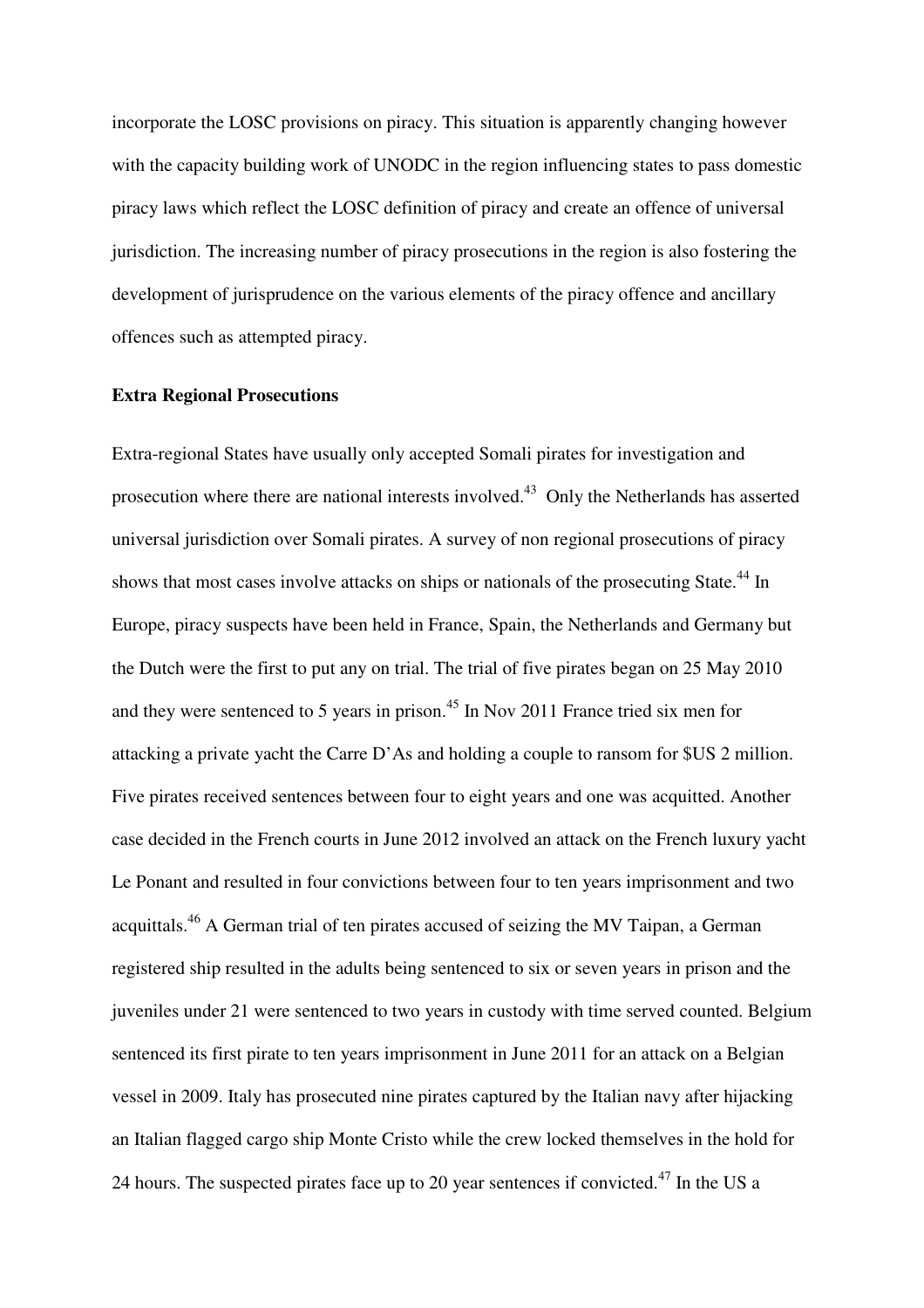Somali man pleaded guilty to hijacking the *Maersk Alabama* on 9 April 2009 and kidnapping its captain and was sentenced to 33 years in prison. Some Somali pirates apprehended by US Navy warships have also been sent to the eastern district of Virginia for prosecution.<sup>48</sup>

There have been significant disparities in the sentences imposed on convicted Somali pirates across national jurisdictions. Sentences in Kenya have varied from 5 to 20 years imprisonment. In September 2010 a court in Puntland sentenced a Somali pirate to death and a Yemeni court has also sentenced 6 pirates to death.<sup>49</sup> Sentences extra-regionally have varied from 5-7 years imprisonment in European courts to 33 years imprisonment in the  $US<sup>50</sup>$ 

#### *Building the Capacity of National Criminal Justice Systems to Prosecute Somali*

## *Pirates*

#### **United Nations Security Council Resolutions on Somali Piracy**

The UN Security Council has provided the overarching authority for addressing the upsurge in Somali piracy in a series of resolutions under Chapter VII of the UN Charter and the majority of these resolutions have addressed the legal basis for apprehending the pirates and their subsequent investigation and prosecution. Initially, Resolution 1816 (of June 2, 2008) authorized states cooperating with the Somali TFG to enter the territorial waters of Somalia and to use "all necessary means" to repress acts of piracy and armed robbery at sea in a manner "consistent with the relevant provisions of international law for a period of six months."<sup>51</sup> In passing this resolution, the Security Council was clearly recognizing the fact that Somalia was unable to provide its own maritime security and law enforcement in waters under its jurisdiction. To avoid any allegation of intrusion into the domestic affairs and sovereignty of Somalia, the resolution was passed with the consent of the Somali TFG following a request for international assistance. Resolution 1816 was renewed with the adoption of Resolution 1846 on December 2, 2008, which extended the international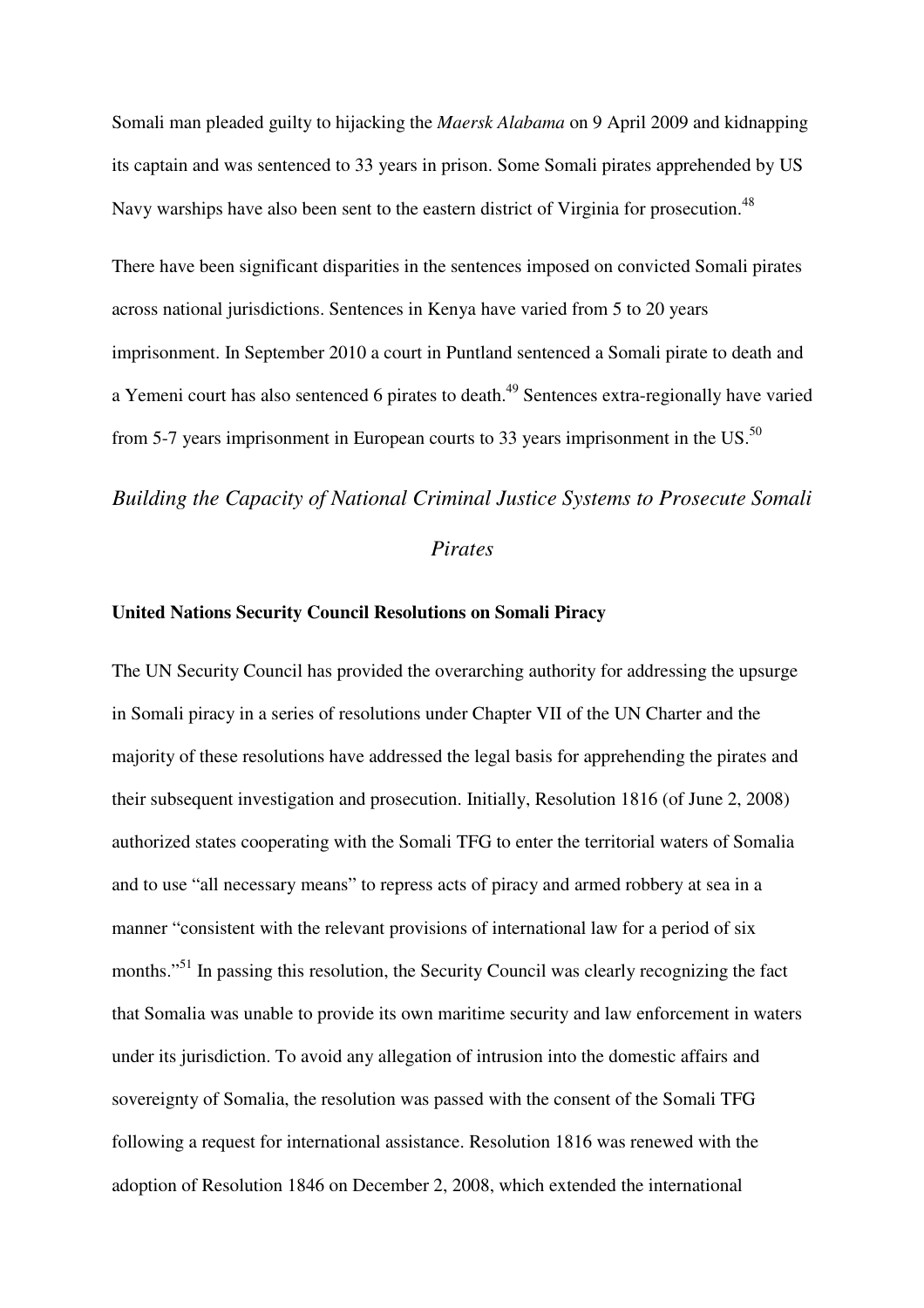community's mandate for another twelve months and added authorization for regional organizations such as the European Union to participate in the fight against piracy.<sup>52</sup>

In Resolution 1851 on December 16, 2008, the Security Council extended the international community's mandate even further by allowing states and regional organizations to undertake "all necessary measures that are appropriate in Somalia for the purpose of suppressing acts of piracy and armed robbery at sea." The words "in Somalia" are understood as including the land territory and the territorial airspace of Somalia. This resolution also invited all states and regional organizations participating in the antipiracy patrols off Somalia to conclude special agreements or arrangements, known as "shiprider agreements," with countries willing to take custody of the pirates in order to embark law enforcement officials from those countries to facilitate the investigation and prosecution of persons detained as a result of the antipiracy operations.<sup>53</sup> States were also encouraged to establish an international cooperation mechanism to act as a common point of contact among them all on aspects of the fight against piracy off Somalia. In accordance with Resolution 1851, the Contact Group on Piracy off the Coast of Somalia, which held its inaugural meeting on January 14, 2009, was established as the principal contact point between states and regional and international organizations on combating piracy. It is supported by four working groups that cover:

- Military and operational coordination;
- The establishment of a regional coordination center;
- Legal issues including the prosecution of suspected pirates and strengthening of shipping awareness; and
- Diplomatic and public information.

On September 10, 2009, the contact group approved the terms of reference of an international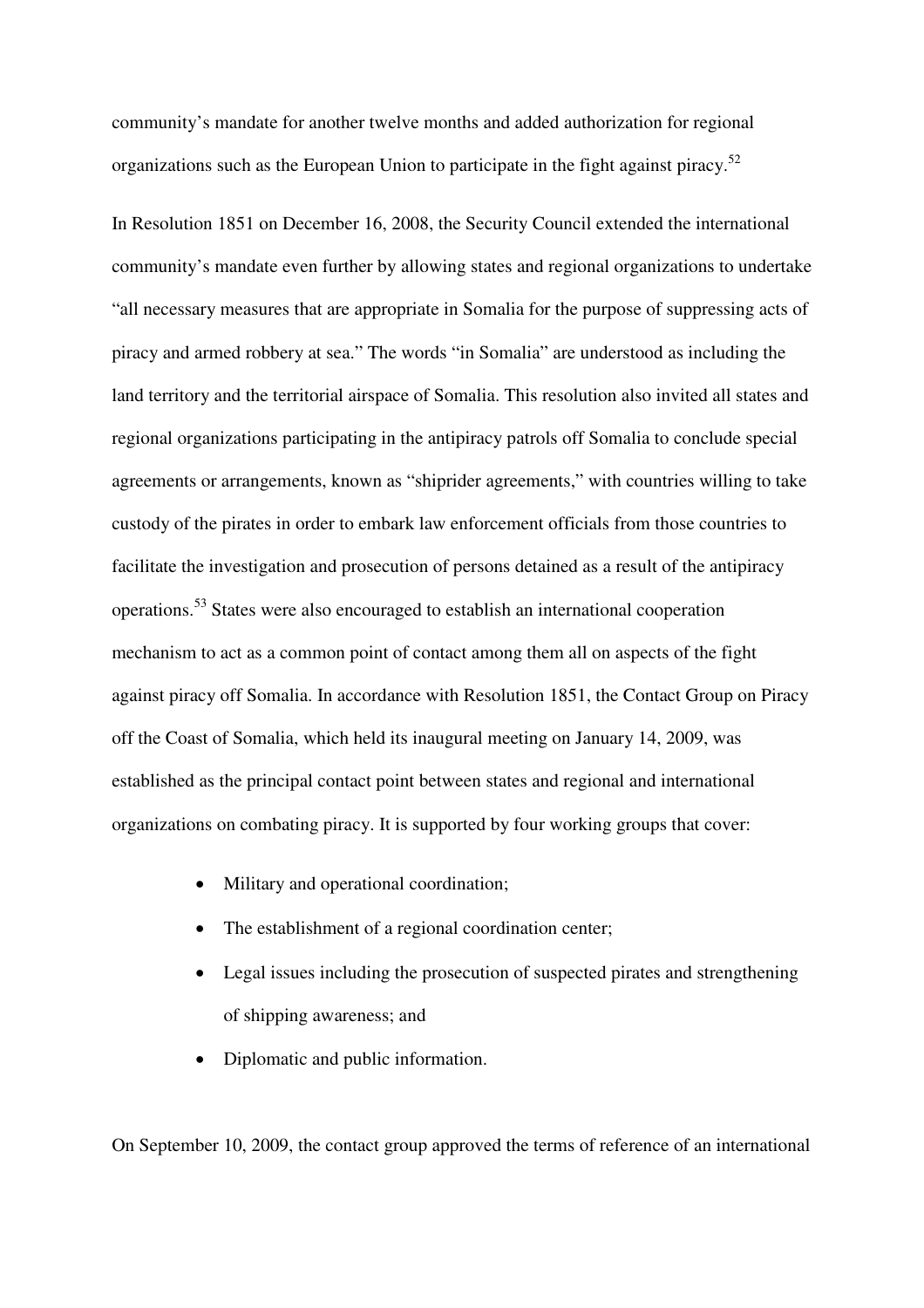trust fund to help defray prosecution expenses.<sup>54</sup> Expressing its concerns with the ad hoc and inconsistent nature of criminal justice outcomes for Somali pirates, the Security Council passed Resolution 1918, sponsored by Russia, on April 27, 2010.<sup>55</sup> This resolution expressed continuing concern about the threat posed by piracy and armed robbery for Somalia, nearby states, and international shipping, and it reiterated the need to address problems caused by the limited capacity of the judicial systems in Somalia and neighboring states to effectively prosecute piracy suspects. The resolution called upon member states to criminalize piracy in their national laws and to detain and prosecute suspected pirates off the coast of Somalia in accordance with international human rights law. The UN Secretary-General was requested to report within three months on options for prosecuting and imprisoning those responsible for piracy and armed robbery at sea.

Following this examination of the legal options available to the international legal community in combating the Somali piracy phenomenon, the Security Council passed Resolution 1950 on November 23, 2010, which reauthorized states to intervene in acts of piracy by Somali pirates at sea for an additional period of twelve months.<sup>56</sup> Member states were urged to improve the capacity of authorities in Somalia to prosecute those planning and undertaking attacks, to determine jurisdiction, and to criminalize piracy under their domestic laws. The Security Council also directed Interpol and Europol to investigate criminal networks involved in piracy off the coast of Somalia, and the Secretary-General was instructed to report within eleven months concerning the implementation of Resolution 1950.

During 2011 the Security Council passed three more resolutions on the piracy situation off the Horn of Africa. The first of these, Security Council Resolution 1976 of April 11, 2011, was a very comprehensive resolution focusing primarily on the capacity-building needs of Somalia and the surrounding region to combat the piracy problem.<sup>57</sup> It requests states, the UN Office on Drugs and Crime (UNODC), the UN Development Programme, the UN Political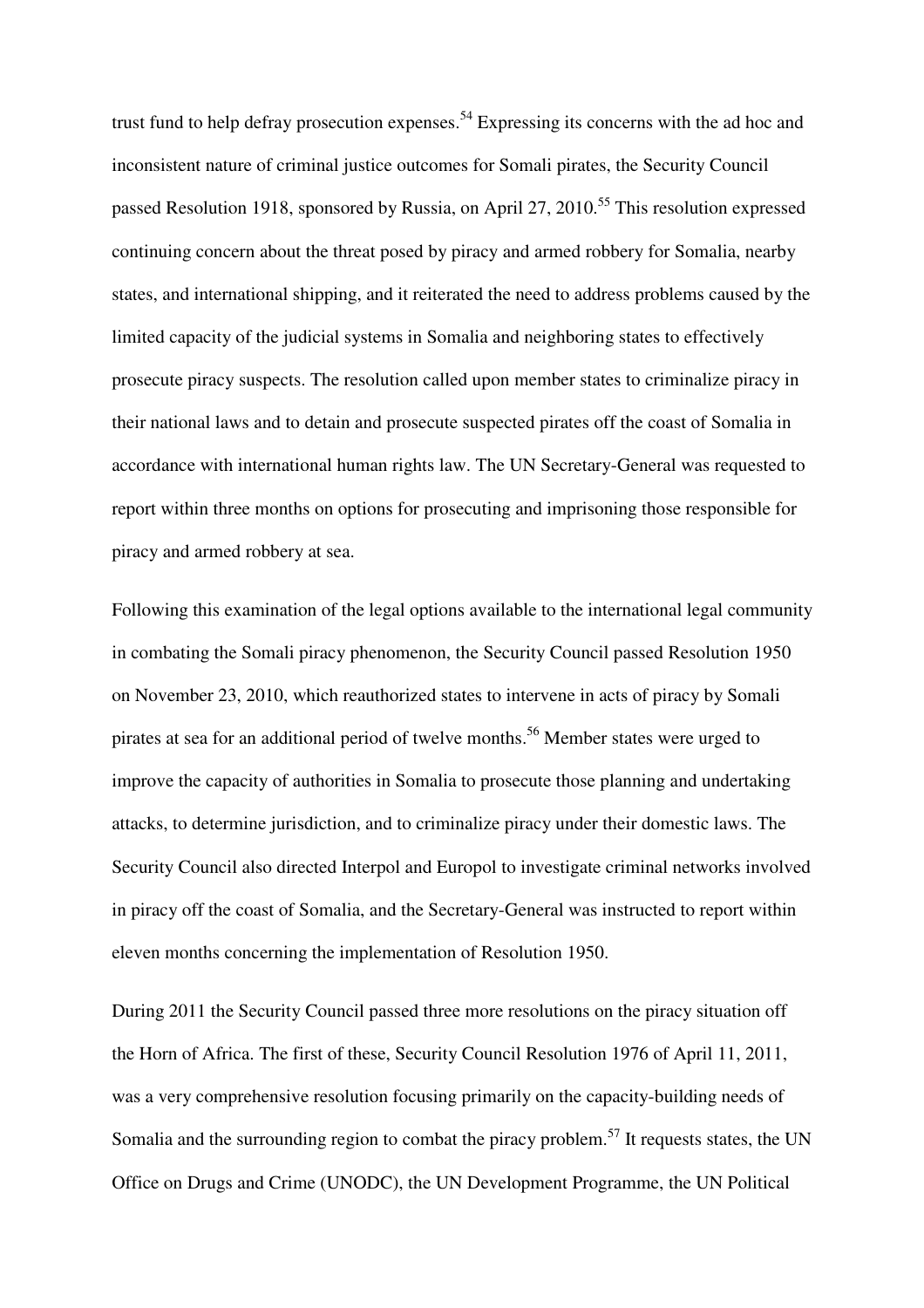Office for Somalia, and regional organizations to assist the TFG in Somalia in establishing a system of governance, rule of law, and police control in lawless areas where land-based activities related to piracy are taking place, and it requests the TFG to increase its efforts in this regard. It encourages states and regional organizations cooperating with the TFG to assist Somalia in strengthening its coast guard capacity by supporting the development of landbased coastal monitoring and increasing their cooperation with the Somali regional authorities in this regard. In addition to the legal issues, Resolution 1976 urges states individually or within the framework of competent international organizations to positively consider investigating allegations of illegal fishing and illegal dumping of toxic substances with a view to prosecuting such offences when committed by persons under their jurisdiction, and it emphasizes the importance of the earliest possible delimitation of Somalia's maritime spaces in accordance with the UNCLOS. In this connection, it requested that the Secretary-General report within six months on the protection of Somali natural resources and waters and on alleged illegal fishing and illegal dumping, including of toxic substances off the coast of Somalia.

UN Security Council Resolution 2015 of October 24, 2011, continues the consideration of establishing specialized anti-piracy courts in Somalia and other states in the region with substantial international participation and support and to investigate the kind of international assistance needed to establish such courts.<sup>58</sup> Finally, UN Security Council Resolutions 2020 of 22 November, 2011 and 2077 of 21 November 2012 of have renewed the authorizations contained in earlier resolutions for States and regional organizations to cooperate with the Somali TFG in fighting piracy off the coast of Somalia for another twelve months.<sup>59</sup>

The UNSC resolutions relating to the Somali piracy situation have consistently recognized that combating the effects of the piratical activity off Somalia requires a more effective and comprehensive global and regional regime which is capable of bringing the pirates to justice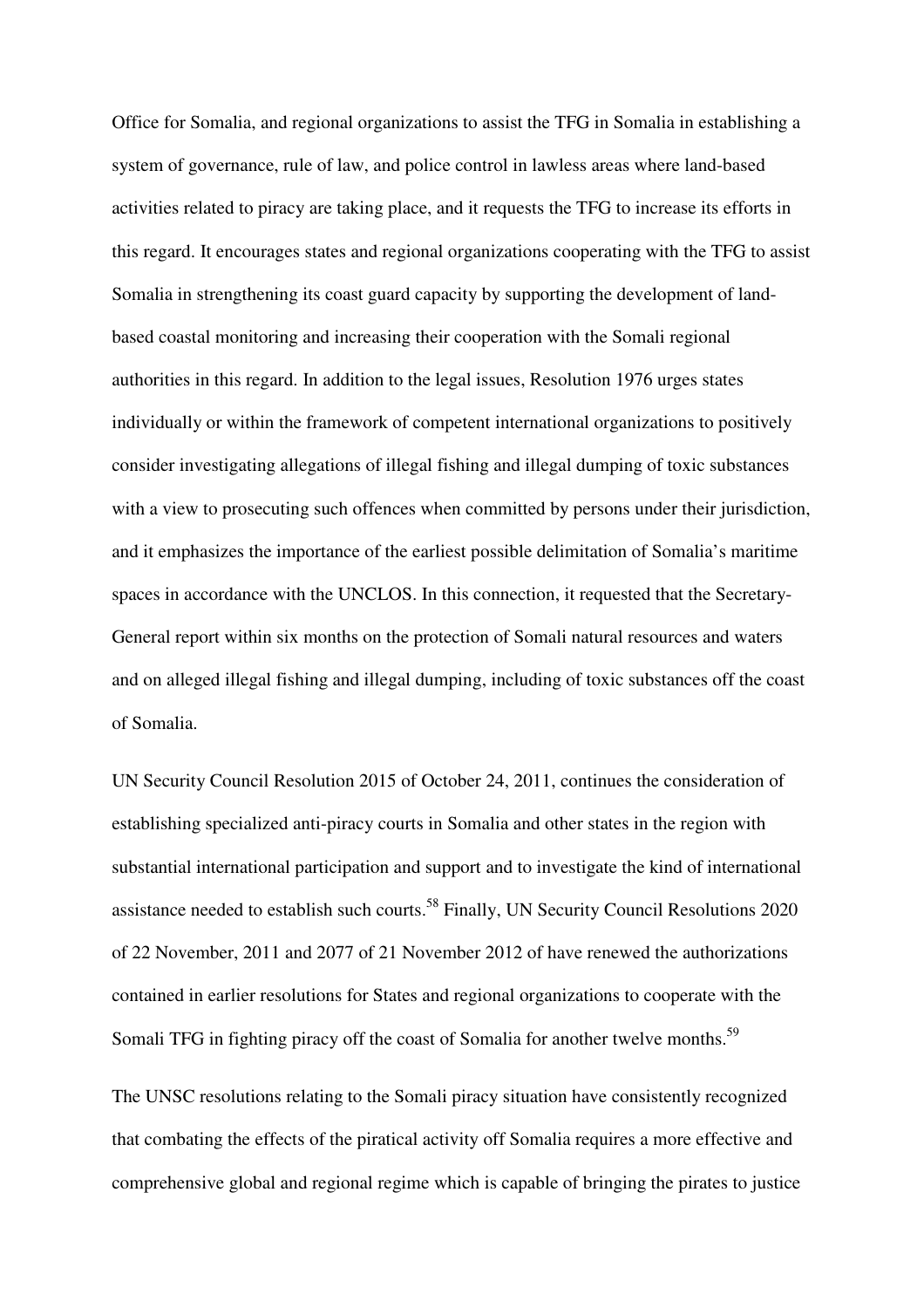in a more efficient and timely manner. A range of options for this have been considered by the UN in the context of the Special Report to the UN Secretary General of 26 July 2010 including:

- The enhancement of UN Assistance to build capacity of regional States to prosecute and imprison persons responsible for acts of piracy and armed robbery at sea off the coast of Somalia
- The establishment of a Somali court sitting in the territory of a third State in the region either with or without UN participation
- The establishment of a special chamber within the national jurisdiction of a State or States in the region without UN participation
- The establishment of a special chamber within the national jurisdiction of a State or States with UN participation
- The establishment of a regional tribunal on the basis of a multilateral agreement among regional States with UN participation
- The establishment of an international tribunal on the basis of an agreement between a State in the region and the UN
- The establishment of an international tribunal by Security Council resolution under Chapter VII of the UN Charter.<sup>60</sup>

The response of the UN Security Council to the Report of the Special Adviser to the UN Secretary General on legal options to combat the piracy off the coast of Somalia in UN Security Resolutions 1976 and 2015 largely debunked the costly option of establishing a specialist international tribunal preferring instead to strengthen the capacity of Somali and regional based anti-piracy courts through international assistance. UN Security Council Resolution 1976 emphasized the need for a multifaceted response to the criminal justice issues associated with the piracy off the Horn of Africa again urging all States to criminalize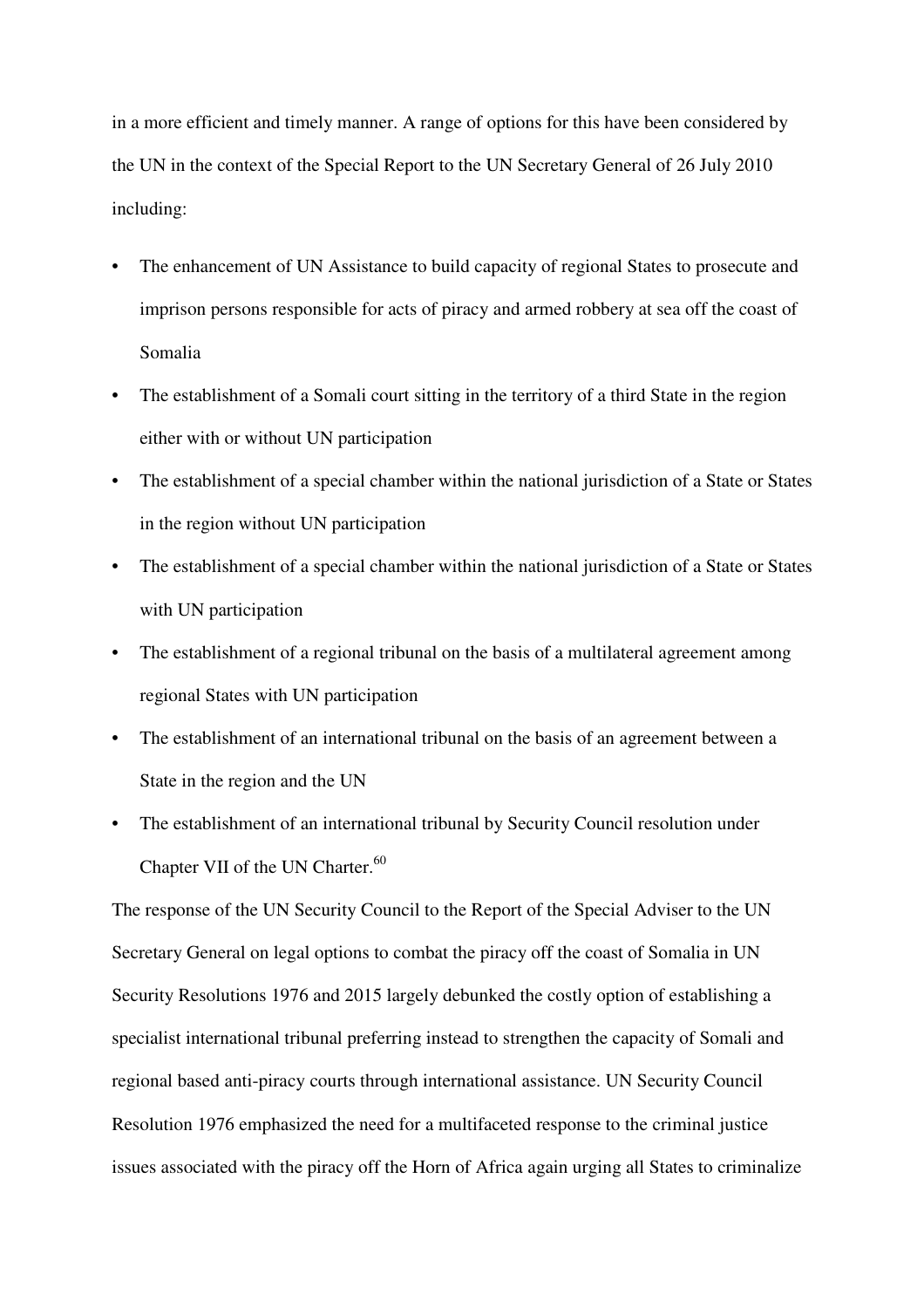piracy in their domestic legislation including ancillary offences such as incitement, facilitation, conspiracy and attempt to commit acts of piracy. It underlined the need to investigate and prosecute those who illicitly finance, plan, organize or unlawfully profit from pirate attacks off the coast of Somalia and invited States, in conjunction with UNODC and INTERPOL, to assist Somalia and other States in the region to strengthen their counter-piracy law enforcement capacities including implementation of anti money laundering laws, establishment of Financial Intelligence Units and strengthening forensic capabilities. In relation to specialist anti piracy tribunals, this Resolution supported the ongoing efforts by regional States for the development of anti piracy courts or chambers in the region and decides to urgently consider the establishment of specialized Somali courts to try suspected pirates both in Somalia and the region including an extraterritorial Somali specialized anti piracy court, an option referred to in the report of the Special Adviser to the Secretary General on Legal Issues related to Piracy off the Coast of Somalia referred to above. UN Security Council Resolution 2015 decided to continue the consideration of establishing specialized anti piracy courts in Somalia and other States in the region with substantial international participation and support and to investigate the kind of international assistance needed to establish such courts.

#### **UNODC Criminal Justice Capacity Building in the Region**

The criminal justice capacity building efforts of the international community in Somalia and the surrounding region have been spearheaded by the UN Office on Drugs and Crime (UNODC) counter-piracy programme (CPP) which was established in 2009. This programme initially operated in Kenya and now works in six countries in the Somali Basin region. A range of assistance has been provided to Somalia, Kenya, the Seychelles, Mauritius, Tanzania and the Maldives to support fair and efficient trials and humane and secure imprisonment in all these States. Kenya and the Seychelles have undertaken most trials with Kenya having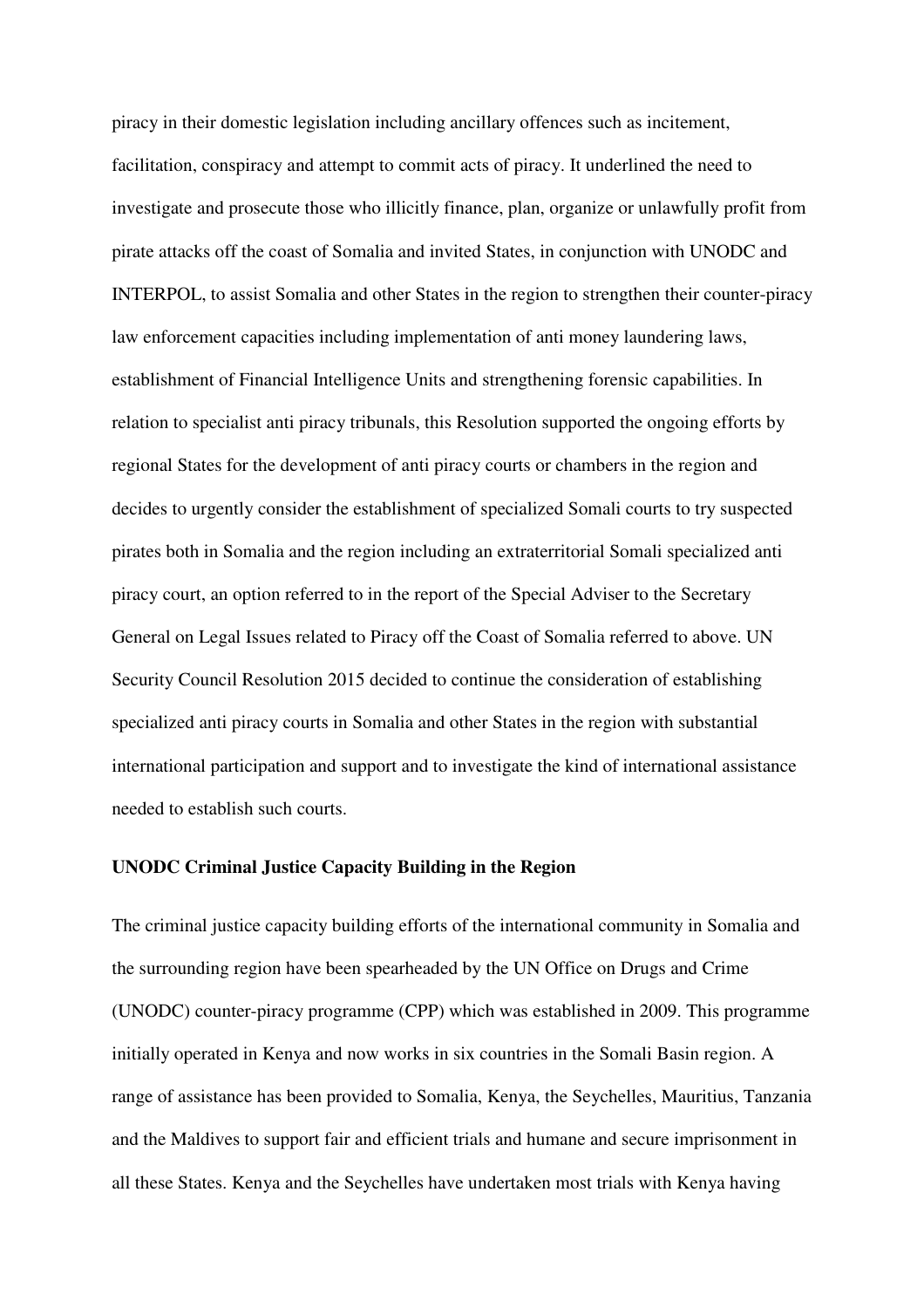conducted 18 trials involving 147 suspects and the Seychelles having 14 cases in progress involving 118 suspects. Types of assistance provided span judicial, prosecutorial and police capacity building programmes as well as the building of prisons and the supply of office equipment, law texts and coastguard equipment. A new prison has now been built in Hargeisa, the capital of Somaliland to strengthen the capacity of Somalia itself to imprison piracy and other offenders and other prisons are being constructed and refurbished in Puntland Somalia. Transfer of Somali convicted pirates has also occurred between the Seychelles and Somaliland.<sup>61</sup>

#### *Developing Criminal Justice Cooperation Networks*

In addition to criminal justice capacity building within regional States, there is also a need to forge closer criminal justice cooperation links between all States involved in combating Somali piracy and piracy activities in other regions. The LOSC emphasizes the role of the seizing state providing that every state may seize a pirate ship or aircraft, arrest the persons and seize the property on board and that the courts of the seizing state may decide upon the penalties to be imposed and determine the action to be taken with regard to the ship, aircraft or property, subject to the rights of third parties acting in good faith.<sup>62</sup> These provisions are cast in discretionary terms and the seizing state may be unable or unwilling to follow through with investigation or prosecution of the offences. The LOSC does not address this eventuality and has no detailed provisions on the transfer of alleged pirates to states other than the seizing state. This gap in the LOSC combined with the absence of domestic legislation criminalising piracy in many countries and the lack of international or regional criminal tribunals empowered to exercise a first instance or complementary jurisdiction over piracy increases the possibility that many pirates in the Horn of Africa region and elsewhere will escape justice.<sup>63</sup>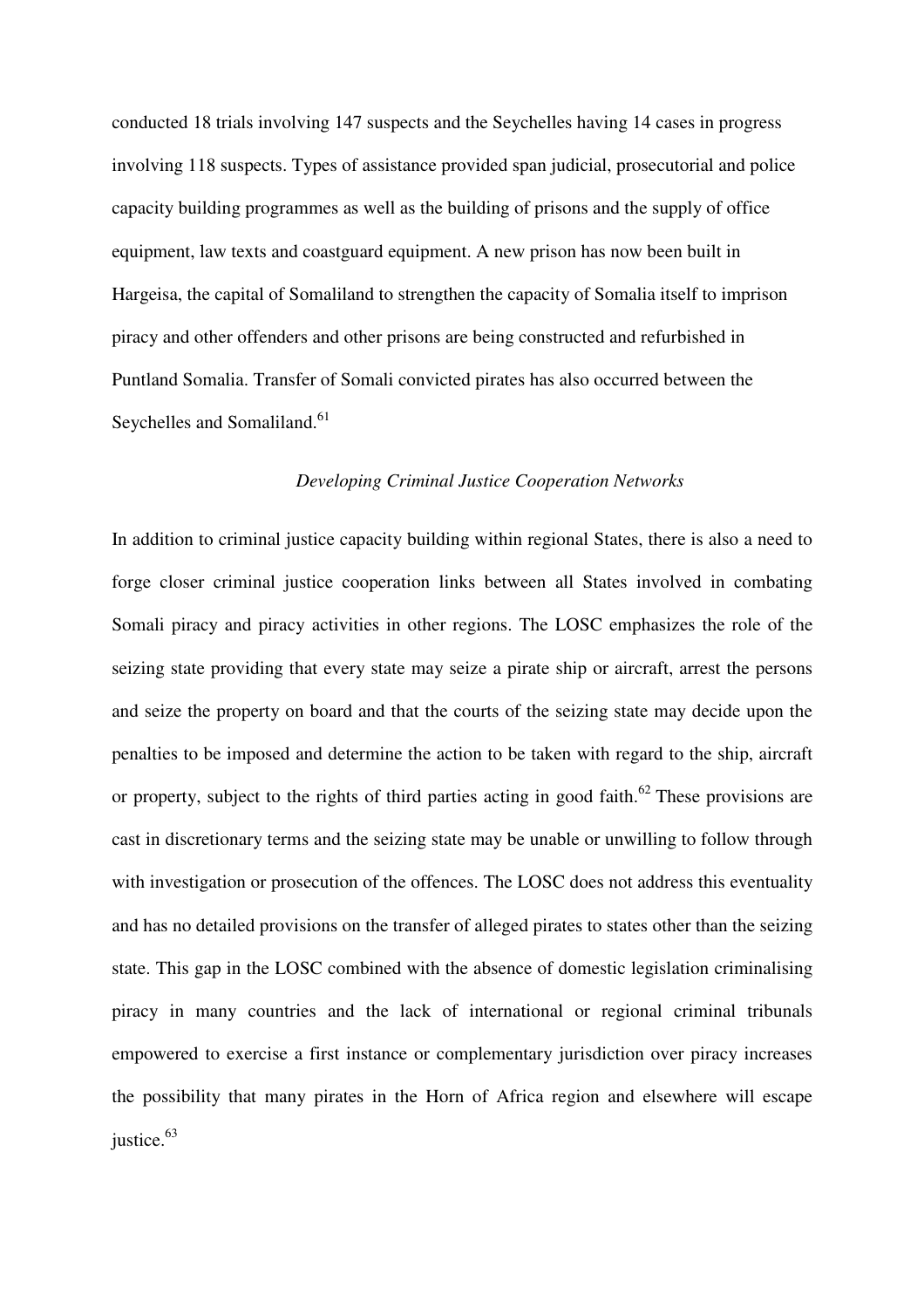In the Somali piracy situation, ad hoc transfer agreements between some States apprehending pirates at sea, such as the US, UK and other European Union members were initially negotiated with Kenya, the Seychelles and the United Republic of Tanzania but as previously noted, many other States participating in the counter piracy patrols off the Horn of Africa have been forced to adopt a policy of catch and release.<sup>64</sup> These transfer agreements while providing an expedient remedy to the problem faced by some of the states participating in the counter piracy patrols were unlikely to provide a comprehensive, equitable and long term solution to the dilemma of bringing the pirates to justice. The capacity of these few regional states to absorb all of the alleged offenders was limited even with the international assistance provided by UNODC as it materialised. Further as the transfer agreements were confidential between the parties, with the exception of the EU transfer agreement with Kenya, it was not clear whether the human rights safeguards present in other criminal justice cooperation processes such as extradition, had been incorporate in all the transfer agreements.<sup>65</sup> Some of the alleged offenders initially transferred to Kenyan prisons reported instances of physical abuse and at least one took legal action against an apprehending state for alleged violations of human rights.<sup>66</sup> Seizing states which facilitate transfers to countries where alleged offenders are subject to torture run the risk of being implicated in human rights violations.<sup>67</sup> In addition there are practical difficulties for the transferring state as personnel involved in the capture of alleged pirates may be required to give evidence at their trial.

Although theoretically the characterisation of piracy as an offence subject to universal jurisdiction should obviate the need to rely on the extradition of alleged pirates from one country's jurisdiction to another for investigation and prosecution, some States affected by the upsurge in piracy incidents in the Horn of Africa region have requested the extradition of pirates from the seizing State. The Netherlands requested the extradition of five pirates captured by a Danish navy frigate participating in the NATO led Combined Task Force 150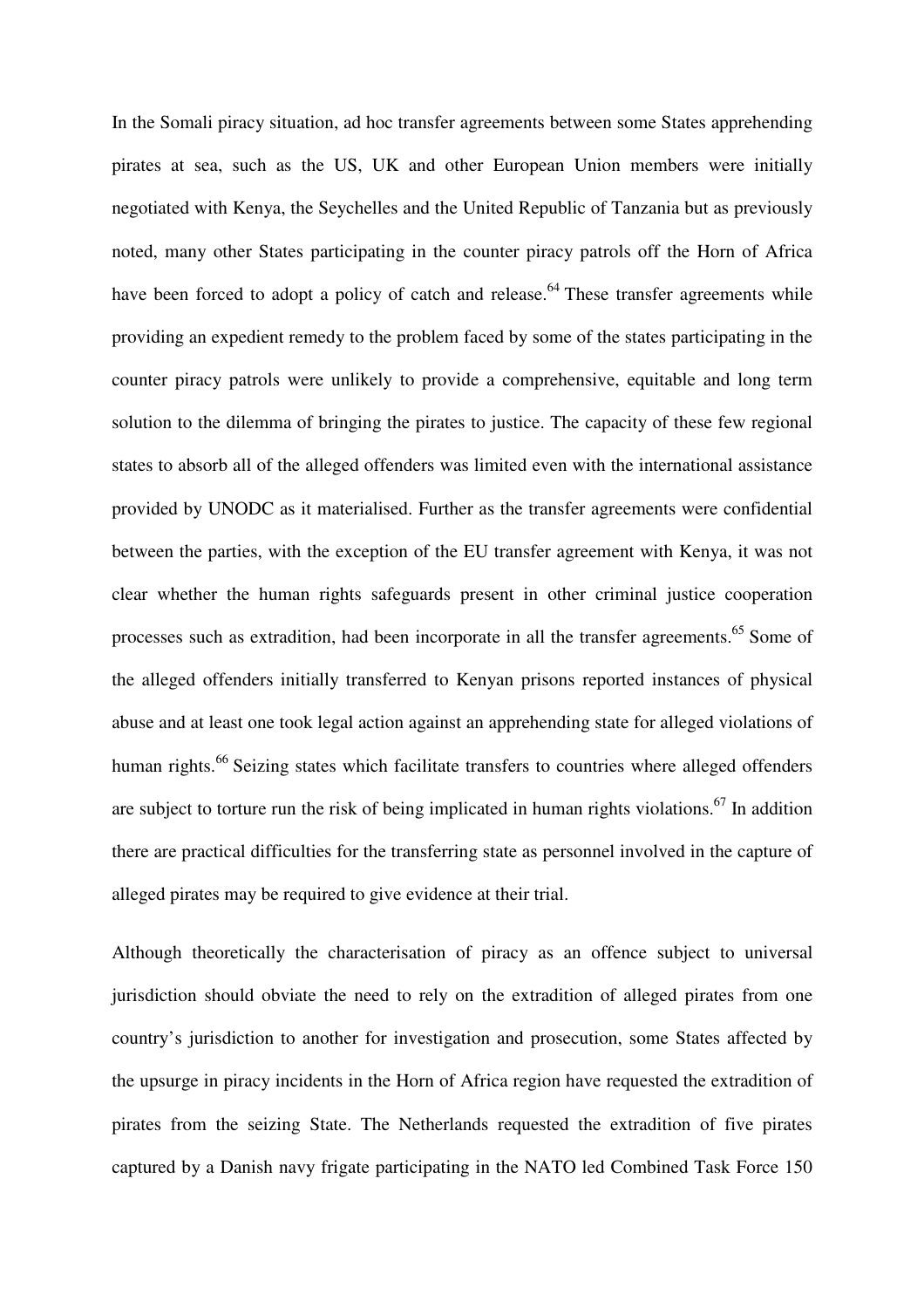when they attacked a Dutch cargo vessel in the Gulf of Aden on 2 January 2009.<sup>68</sup> These pirates were tried in the Netherlands and sentenced to five years imprisonment in June 2010.<sup>69</sup> Acceptance of a request for the extradition of pirates from a seizing state's jurisdiction by another state would normally depend on whether extradition arrangements exist between both states and whether both states have criminalised the alleged piratical activities in their national legislation. This latter prerequisite for extradition is known as the requirement for dual criminality. A request for extradition of pirates from the seizing state could also be made on the basis of the SUA Convention in cases where both states are parties to that convention as piratical activities would constitute offences which parties to that Convention would be obliged to criminalise in their national legislation. The SUA Convention contains extradition obligations in Article 11 which provide that the offences contained in the Convention are deemed to be included as extraditable offences in every extradition treaty to be concluded between the states parties. States Parties to the SUA Convention are also required to provide each other with the widest possible measure of assistance in relation to the investigation and prosecution of offences under the mutual legal assistance provisions of the Convention in Article 12.

Establishing more fully-fledged criminal justice cooperation mechanisms between States for piracy offences and promoting wide spread criminalisation of piracy in the domestic legislation of all States are integral steps in the effective repression of piracy. A durable solution to bringing the Somali pirates and future piracy offenders to justice which is consistent with human rights prescriptions and distributes the burden of investigation, prosecution and punishment of alleged offenders more equitably among States, will depend on further development of the international law framework and its domestic implementation. The duty to cooperate to the fullest possible extent in the repression of piracy in Article 100 of the LOSC could form the basis for an implementing agreement to the LOSC which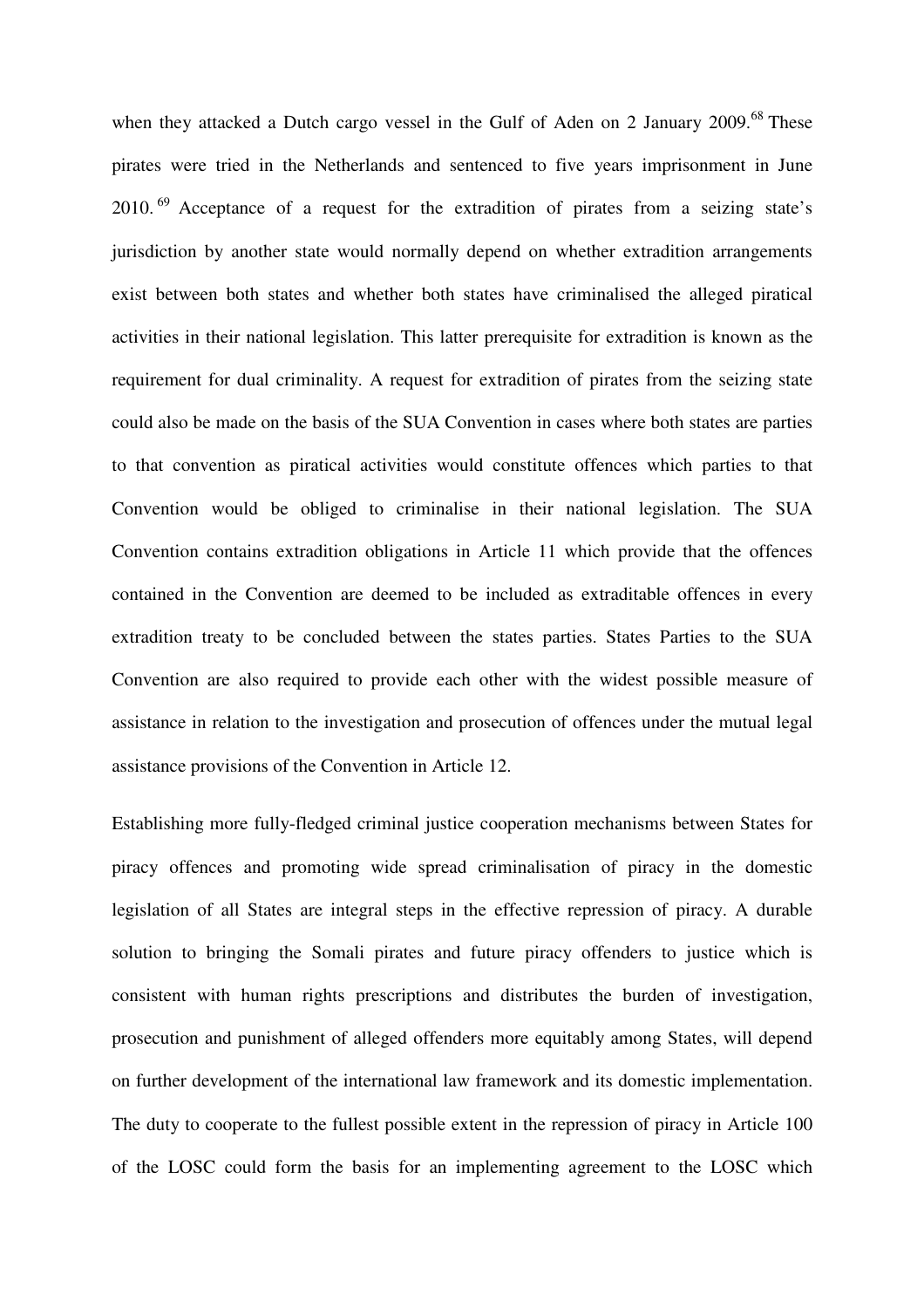obligates States Parties to criminalise piracy in their domestic law and contains provisions on the transfer of pirates to face justice in situations where the seizing State is unable or unwilling to investigate and prosecute the alleged offenders. A global anti-piracy agreement of this nature could contain similar provisions to other crime suppression treaties such as the UN Convention against Transnational Organized Crime (UNTOC) and the SUA Convention obligating States Parties to cooperate with each other in providing evidence for the investigation and prosecution of pirates and to accept transfer of alleged pirates for investigation and prosecution subject to prescribed criteria. States Parties to the agreement whose flag vessels are attacked could be obliged to accept transfer of the alleged offenders as could States Parties of the same nationality as the pirates. Transfer of alleged offenders to receiving States could be made dependent on human rights safeguards, common in extradition agreements, that the death penalty would not be imposed or if imposed would not be carried out and prohibitions on transfer if there is evidence of the likelihood of torture or discrimination on the basis of race, religion, nationality or political opinion during investigation or trial. The IMO-sponsored soft law instrument, the Djibouti Code of Conduct Concerning the Repression of Piracy and Armed Robbery against Ships, adopted by 17 States from the Western Indian Ocean in January 2009, represents a political and moral commitment by those States to cooperate in the arrest, investigation and prosecution of persons who have committed or are suspected of having committed piracy. In the long term, this could form the basis of a regional agreement to spread the burden of criminal justice action relating to the Somali pirates among States in the immediate region. Tightening the net around the perpetrators of this egregious crime goes beyond apprehension, investigation and prosecution of particular offenders and requires further expansion and strengthening of criminal justice links between seizing States and others able and willing to investigate and prosecute the offences.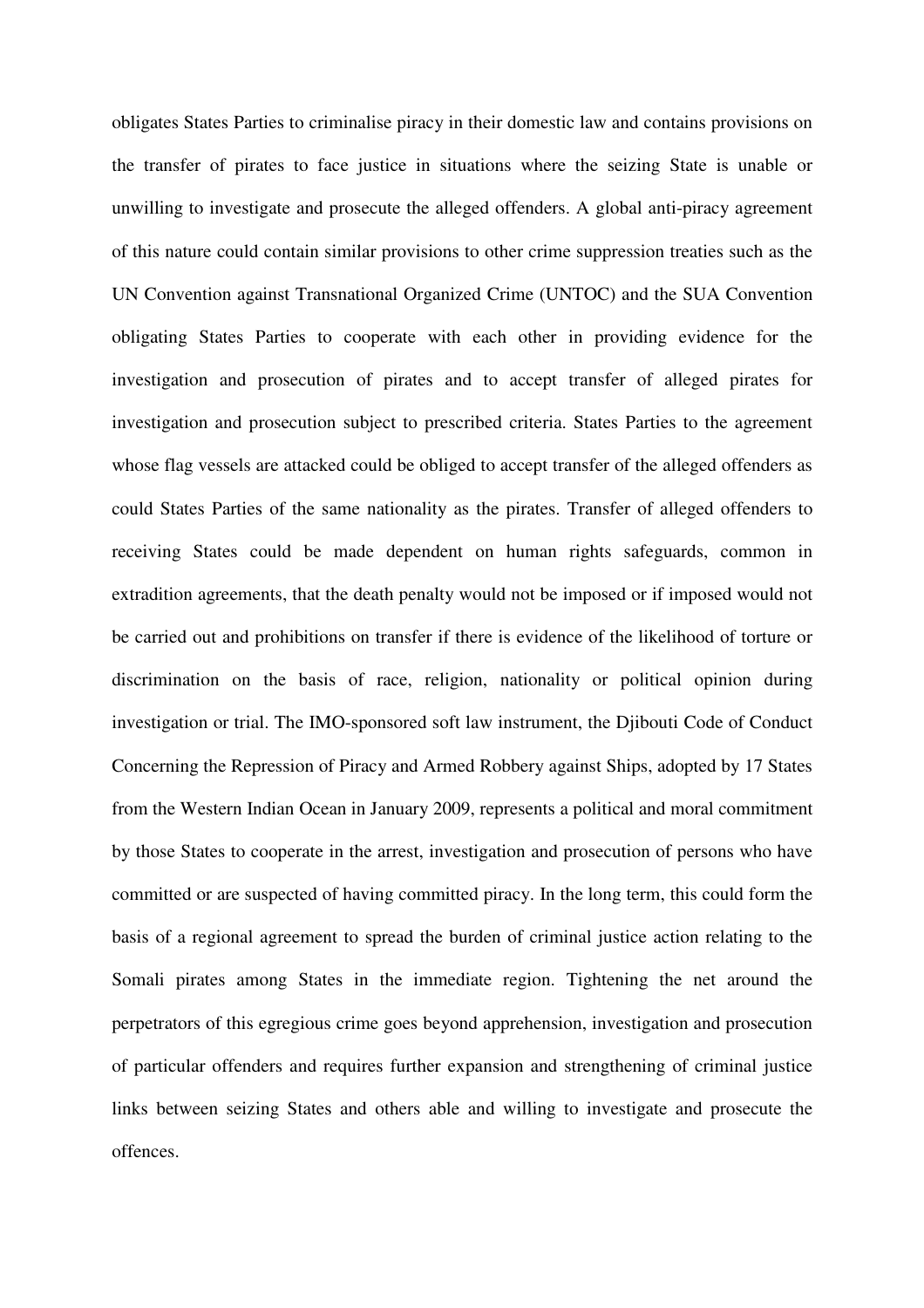### *Tracing and Freezing Pirate Assets*

Another dimension of the criminal justice approach to the piracy crisis off the Horn of Africa has focused on reducing the financial incentives to engaging in this form of criminal activity by tracking and denying access by the potential beneficiaries to the instruments and proceeds of the criminal activity. The US Government announced, following a Somali pirate attack on the US flagged vessel, the Maersk Alabama in 2009, that it would explore the tracking and freezing of pirate assets.<sup>70</sup> This initiative was implemented in Executive Order 13536 of 12 April 2010, entitled 'Blocking Property of Certain Persons Contributing to the Conflict in Somalia."<sup>71</sup> This prevented payments and other asset transfers to certain persons listed in an annex to the Executive Order including two individuals linked to 1300 pirates where such persons come under the jurisdiction or control of the United States. While on the face of it this approach appears to have potential benefits in deterring the behind the scenes organizers of Somali piracy, it has encountered obstacles in implementation. This model, used previously for tracking terrorist financing, does not work as well for tracking the proceeds of piratical activity in Somalia where the money is filtered away into a localised economy and industry located in safe havens which are essentially divorced from the global financial market. Simple questions from investigators about relevant assets have been difficult to answer such as whether a boat suspected of being involved in piracy activities was purchased for piracy or just for fishing. Any expansion of this sophisticated method of criminal investigation and sanction into the local jurisdiction would also require proceeds of crime legislation, experienced investigators and a functioning court system. In a practical sense urging clan leaders and the Somali business community to help restrain piracy is likely to produce more tangible results.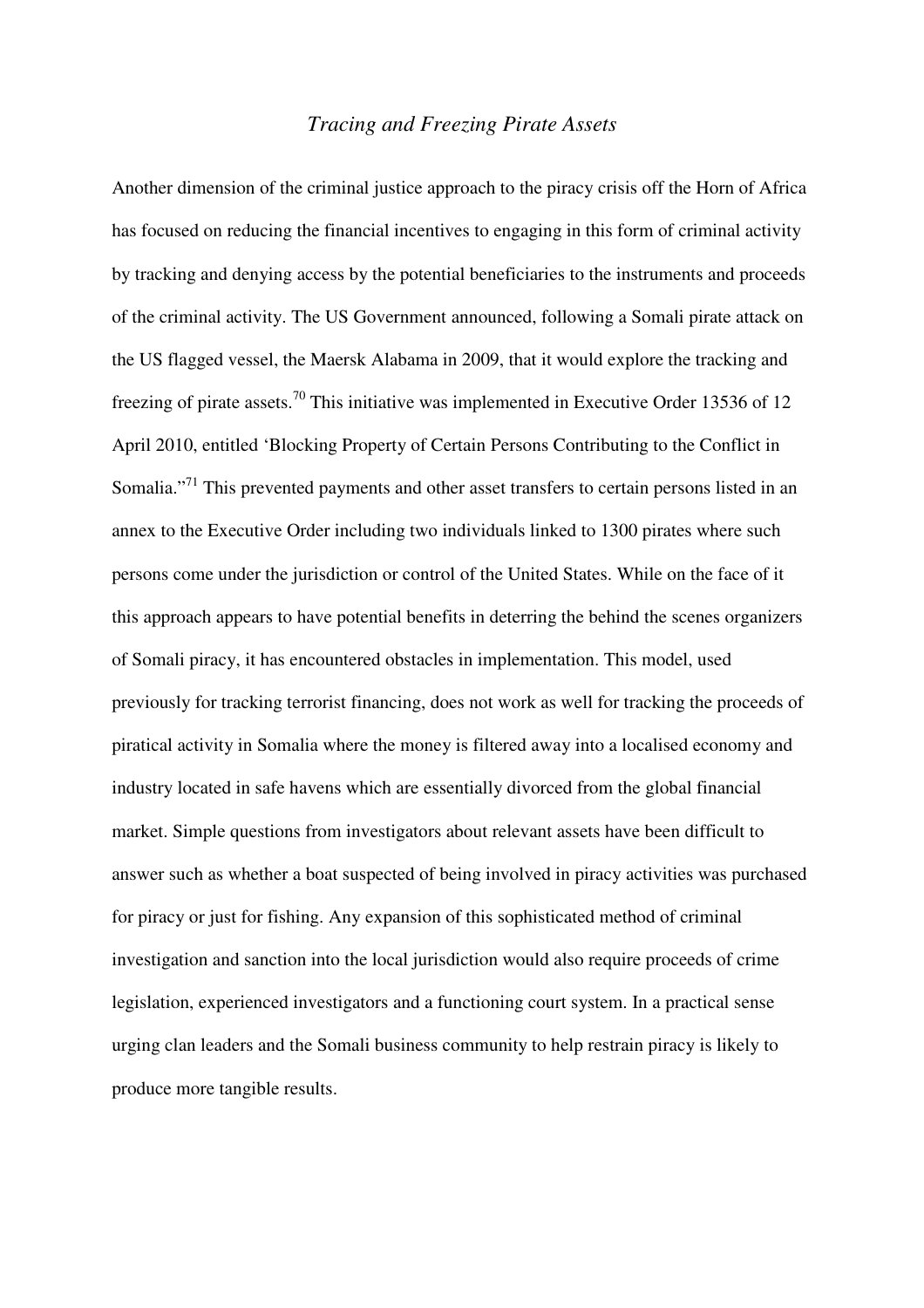### *Conclusion*

The significant increases in piratical attacks off the Horn of Africa since 2008 and the threat to freedom of navigation and global trade that they pose have produced a multifaceted criminal justice response from the global and regional community. These efforts have only begun to produce credible results in terms of bringing substantial numbers of pirates to justice in the last few years. The initial UN and naval responses to the upsurge in piracy off the Horn of Africa predominantly addressed the symptoms of piracy rather than underlying causes of the piracy attacks and the practical measures necessary to bring the pirates to justice. These initial responses demonstrably failed to provide an effective deterrent to the perpetrators and a noticeable decline in Somali piracy attacks has only been recorded since 2012. Fundamentally the roots of piracy off the Horn of Africa lie ashore in unstable and conflict beset Somalia, directly linked to the failure of the central government of that state to enforce the rule of law and prevent this type of criminal activity. Responses by international navies to the manifestations of these problems in the sea lanes off the Horn of Africa and in the Gulf of Aden provide only a temporary and limited remedy to the underlying problems of lack of effective governance in Somalia which enables pirates to operate from safe havens ashore and drives individuals in grinding poverty to become pirates. In the absence of governmental control and enforcement of the criminal law, opportunities and motives to engage in piracy abound in Somalia. Given the proximity to busy shipping lanes coupled with access to maritime skills, GPS technology and modern weapons and fuelled by the blatant theft of marine living resources in their offshore zones, it is unremarkable that Somali pirates have flourished.

A key contributing factor which has not been addressed in the global or regional responses to the problem thus far is the willingness of the international shipping industry and insurers to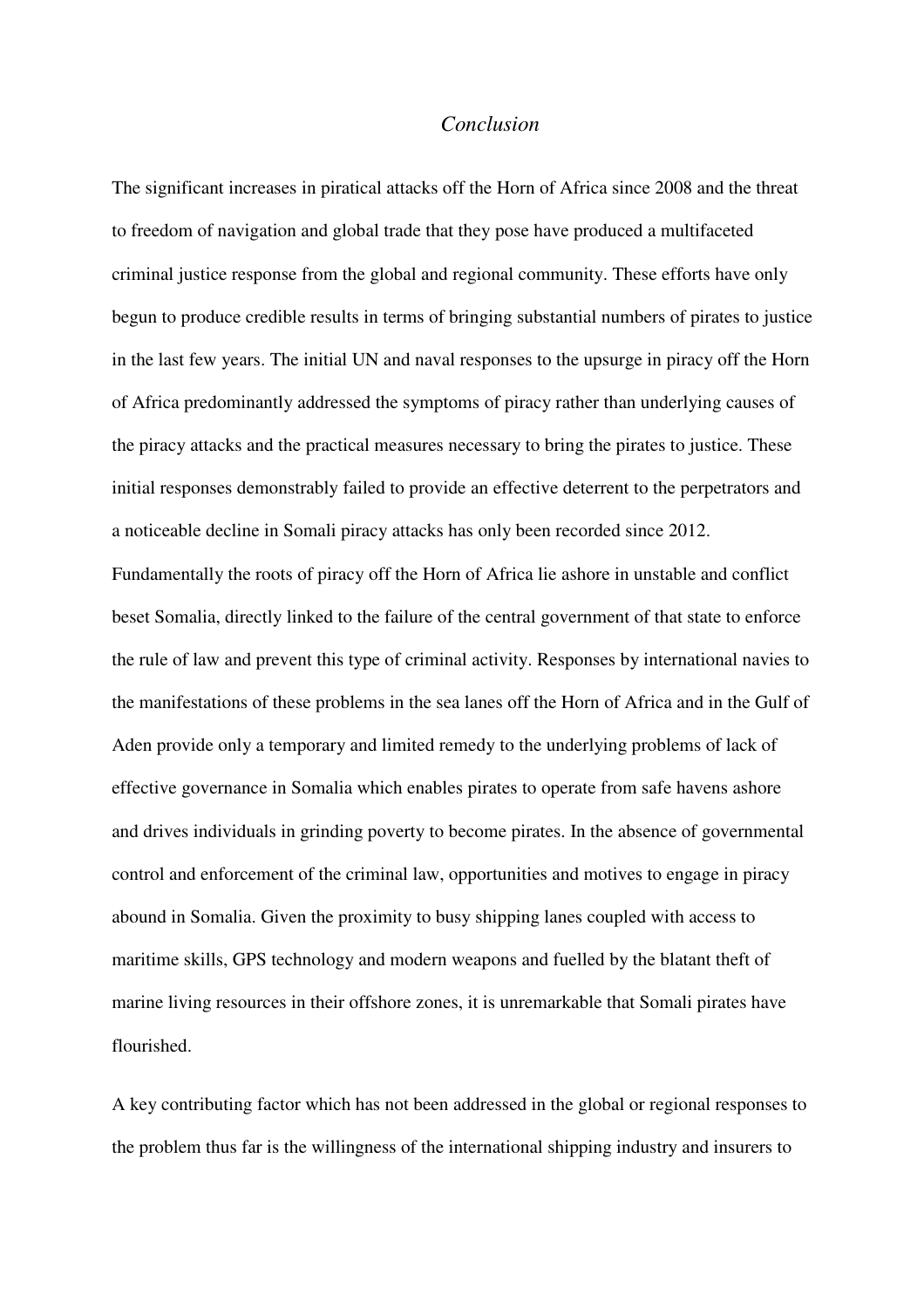pay huge ransoms to the pirates. The payment of multi-million dollar ransoms for the release of captured vessels cargo and crews is a key motive for piratical attacks. This is difficult, however, with the lives of crew members at risk. To date the shipping industry and consequently consumers have been willing to shoulder the financial burden of Somali piracy in terms of ransoms and increased insurance costs as an unpleasant but acceptable price for transiting the seas off the Horn of Africa. This "pot of gold" for pirates at the end of their piratical activities effectively dilutes the deterrent effect of any criminal penalties they may face if apprehended and eventually prosecuted.

 Over the past three years more regional states have accepted the burden of investigating and prosecuting Somali pirates with substantial assistance from the international community to strengthen their forensic, prosecutorial, judicial and penal capacities. The piracy crisis off the Horn of Africa has also served as an incentive for more states to amend their laws to include piracy offences although not all states have chosen to legislate for piracy as a universal offence. Criminal justice outcomes for Somali pirates charged and convicted within and beyond the region have varied widely and this is likely to continue given the wide disparities in the criminal justice systems dealing with the pirates. Considering the horrific conditions on shore in Somalia and the potentially enormous financial rewards to be gained, it is little wonder that even the sternest of penalties, up to and including capital punishment, have not served as a complete deterrent for piracy in this region. In fact, since the majority of captured pirates have been released, the incentives to take up piracy appear to far outweigh the disincentives to do so. Ultimately effective investigation and prosecution of piracy offences is a significant element but one of many in the long term strategy to curb piracy attacks in the region.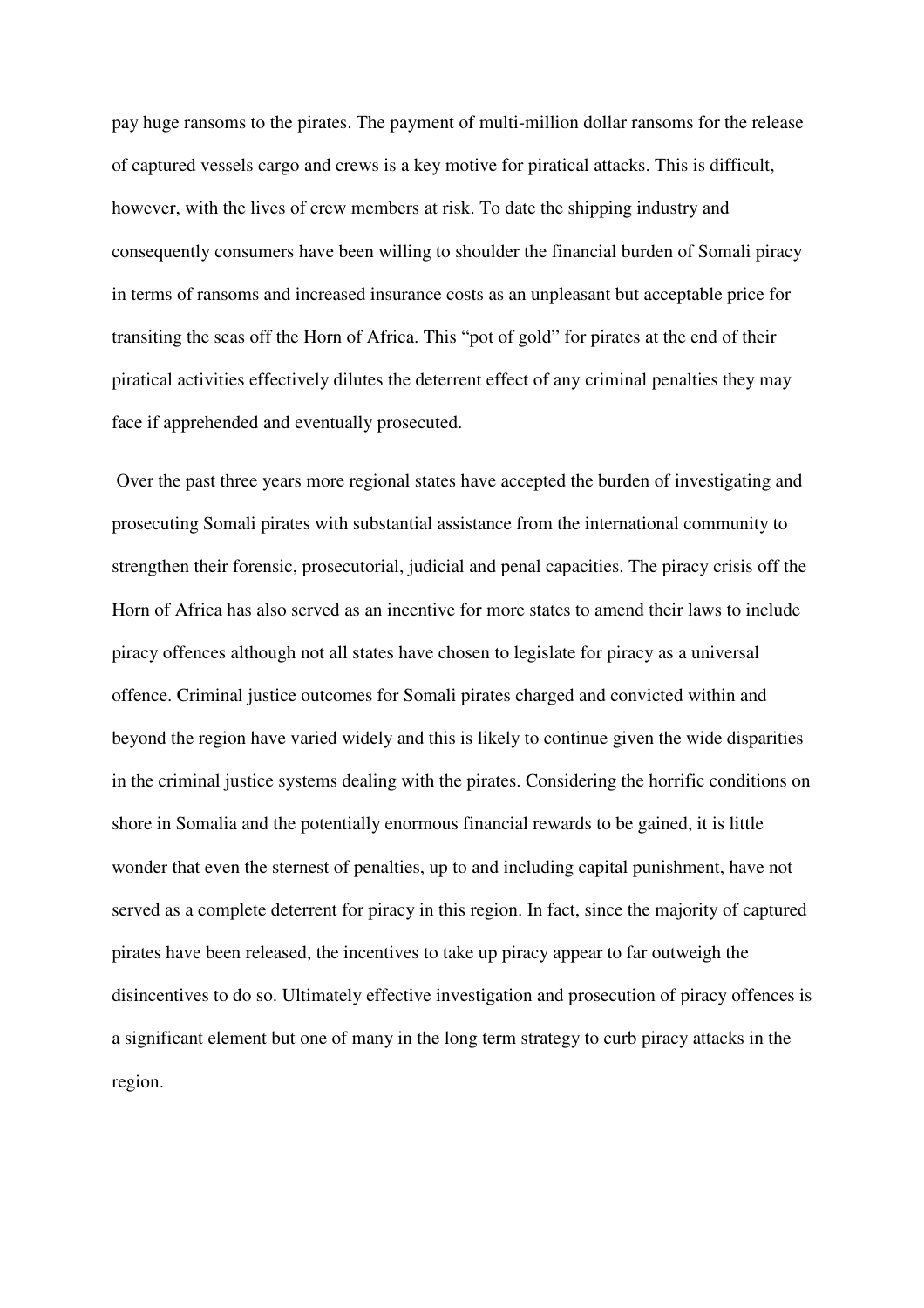#### **Endnotes**

l

<sup>1</sup> Daniel Patrick O'Connell, *International Law of the Sea* vol. 2 (Oxford, UK: Clarendon Press, 1984), 966

2 Donald R. Rothwell and Tim Stephens, *The International Law of the Sea* (Oxford, UK: Hart Publishing, 2010), 162.

3 HSC, Arts. 14-19, LOSC, Arts. 100-107.

<sup>4</sup> Rothwell and Stephens, above note 2, 163.

5 O'Connell, above note 1, 968-70.

<sup>6</sup> Robin R. Churchill and A.V. Lowe, *The Law of the Sea* 3<sup>rd</sup> edition (Manchester, UK: Manchester University Press, 1999), 210.

7 HSC, Art. 17, LOSC, Art. 103.

<sup>8</sup> Rothwell and Stephens, above note 2, 162-3.

<sup>9</sup> Robert C. Beckmann, "Combating Piracy and Armed Robbery against Ships in Southeast Asia: The Way Forward," *Ocean Development and International Law* vol. 33, no.3 (2002): 319.  $10$  Ibid.

<sup>11</sup> Churchill and Lowe, above note 6, 210; O'Connell, above note 1, 967.

<sup>12</sup> Samuel, Shnider. "Universal Jurisdiction over 'Operation of a Pirate Ship': The Legality of the Evolving Piracy Definition in Regional Prosecutions," *North Carolina Journal of International Law and Commerce* vol. 38, (2012-2013): 492-93.

<sup>13</sup> Contact Group on Piracy off the Coast of Somalia (CGPCS) Working Group on Legal Issues, "Chairman's Conclusions", 5 March 2009, <http://www.marad.dot.gov/documents/wg2-Vienna\_meeting\_Meeting-chairsummary-March\_5-2009.pdf>.

<sup>14</sup> UNGA Res. 64/71, para. 72, UN Doc. A/RES/64/71 (Mar 12 2010).

<sup>15</sup> UNSC Res 1976, para 16, UN Doc. S/RES/1976 ( Apr 11 2011); UNSC Res. 2015, para 7, UN Doc. S/RES/2015 (Oct 24 2011); UNSC Res. 2020, para14, UN Doc. S/RES/2020 (Nov 22 2011); IMO, *Code of Conduct Concerning the Repression of Piracy and Armed Robbery against Ships in the Western Indian Ocean and the Gulf of Aden* (Djibouti Code of Conduct), 3 April 2009, available at

<http://www.imo.org/OurWork/Security/PIU/Documents/DCoCEnglish.pdf>, Arts. 1 and 11

<sup>16</sup> UN Secretary- General, *Report of the Secretary General Pursuant to Security Council Resolution 1950*, para 65, UN Doc. S/2011/662, (Oct 25 2011).

<sup>17</sup> Yvonne Dutton, "Maritime Piracy and the Impunity Gap: Insufficient National Laws or a Lack of Political Will," *Tulane Law Review* vol. 86 (2012), 1141.

<sup>18</sup> Shnider, above note 12, 520.

 $^{19}$  Ibid.

<sup>20</sup> Churchill and Lowe, above note  $6, 210-11$ 

<sup>21</sup> SUA Convention, Art. 3.

 $22$  SUA Convention, Arts. 5–7,10.

 $23$  Churchill and Lowe, above note 6, 211.

 $^{24}$  Status of ratifications for the 2005 SUA protocol can be found at International Maritime Organization (IMO), Status of Conventions <http://www.imo.org/About/Conventions/StatusOfConventions/Pages/Default.aspx>.

 $25$  Rothwell and Stephens, above note 2, 163.

<sup>26</sup> SUA Convention, Art.11.

 $27$  Rothwell and Stephens, above note 2, 163.

<sup>28</sup> Status of ratifications for the SUA Convention can be found at International Maritime Organization (IMO), Status of Conventions <http://www.imo.org/About/Conventions/StatusOfConventions/Pages/Default.aspx>.

<sup>29</sup> Michael Passman, "Protections Afforded to Captured Pirates under the Law of War and International Law," *Tulane Maritime Law Journal* vol. 33, no. 1 (2008), 36.

<sup>30</sup> UN Secretary- General, *Report of the Special Adviser to the Secretary- General on Legal Issues related to Piracy off the Coast of Somalia*, UN Doc. S/2011/30, (25 Jan 2011), paras. 14,41,43-44,59.

 $31$  Shnider, above note 12, 557.

 $32$  SG Report, above note 16, para 58.

 $^{33}$  Ibid.

<sup>34</sup> Shnider, above note 12, 535.

 $35$  Ibid, 534.

<sup>36</sup> UNODC, *UNODC and Piracy,*< https://www.unodc.org/unodc/en/piracy/index.html>.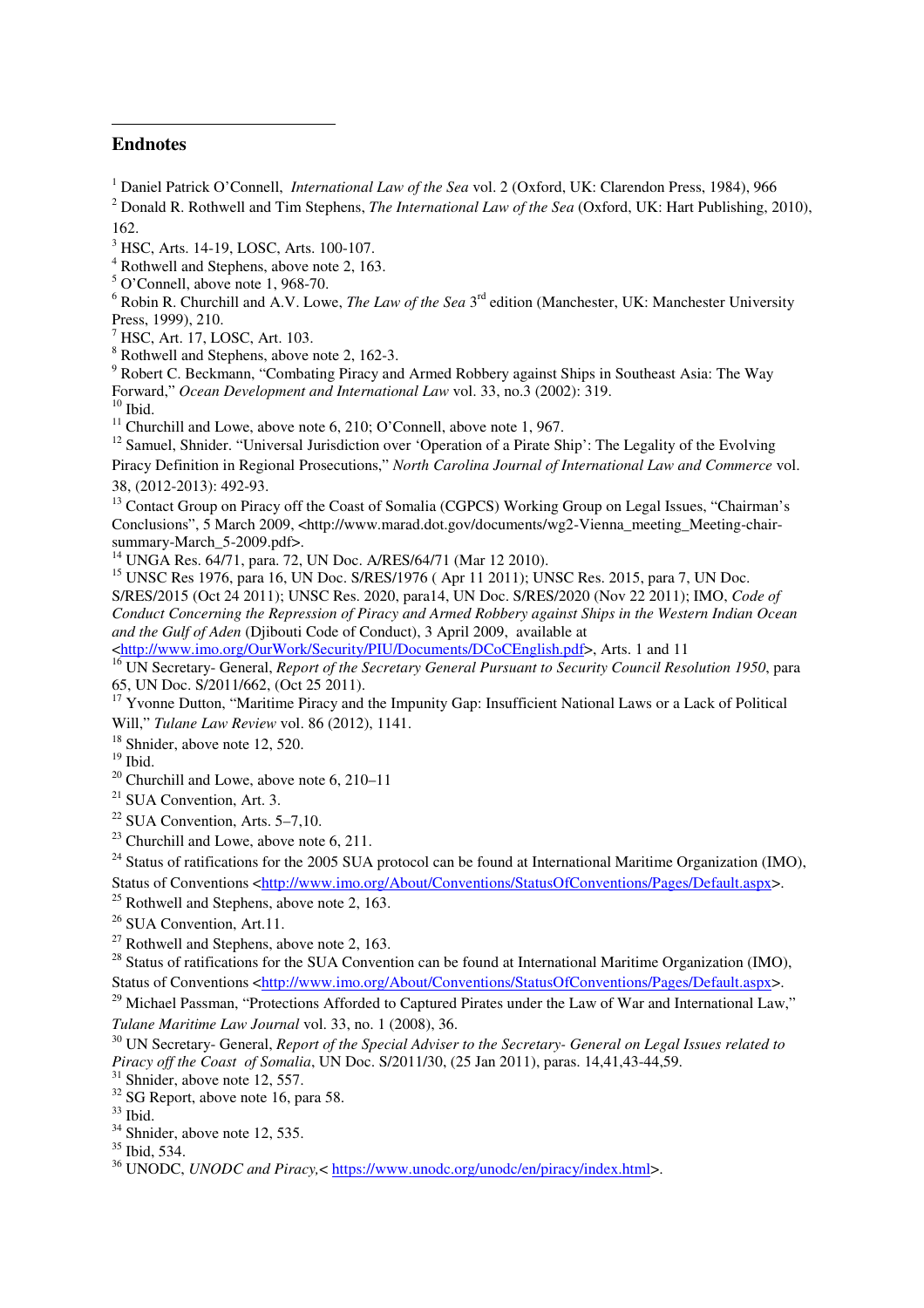l

<sup>40</sup> "Kenya Opens Pirate Court", *Epoch Times*, 13 July 2010, <http://www.the

epochtimes.com/n2/contact/view/38023/>.

 $4<sup>1</sup>$  Shnider, above note 12, 540-1.

<sup>42</sup> Ibid, 533-4.

 $43$  Ibid. 531.

 $44$  Ibid.

<sup>45</sup> Kenneth Mansuma, "Prosecuting Pirates in the Netherlands: The Case of the MS Samanyolu," *Military Law and Law of War Review* vol. 49 (2010), 146-7.

<sup>46</sup> Shnider, above note 12, 531.

<sup>47</sup> Ibid, 532-3.

<sup>48</sup> United States Department of Justice, *Major Achievements in the Courtroom: Piracy Cases,* OFFICES OF THE UNITED STATES ATTORNEY, http://www.justice.gov/usao/briefing\_room/ns/mca\_piracy.html.

<sup>49</sup> UNODC, *UNODC and Piracy*, http://www.unodc.org/easternafrica/en/piracy/index.html.

<sup>50</sup> Shnider, above note 12, 534.

<sup>51</sup> UNSC Resolution 1816, UN Doc. S/RES/1816 (2008), June 2, 2008;

www.un.org/Docs/sc/unsc\_resolutions08.htm.

<sup>52</sup> UNSC Resolution 1838, UN Doc. S/RES/1838 (2008), October 7, 2008;

www.un.org/Docs/sc/unsc\_resolutions08.htm.

<sup>53</sup> UNSC Resolution, UN Doc. S/RES/1846 (2008), December 2, 2008;

www.un.org/Docs/sc/unsc\_resolutions08.htm.

<sup>54</sup> "Piracy Off Somali Coast Not Only Criminal but Very Successful, Security Council Hears, Cautioned There Could Be No Peace at Sea without Stability on Land," *ReliefWeb*, November 18, 2009,

http://www.un.org/News/Press/docs/2009/sc9793.doc.htm

<sup>55</sup> UNSC Resolution1918, UN Doc. S/RES/1918 (2010), April 27, 2010;

www.un.org/Docs/sc/unsc\_resolutions10.htm.

<sup>56</sup> UNSC Resolution, UN Doc. S/RES/1976 (2010), November 23, 2010;

www.un.org/Docs/sc/unsc\_resolutions10.htm.

<sup>57</sup> UNSC Resolution, UN Doc. S/RES/2020 (2011), April 11, 2011;

www.un.org/Docs/sc/unsc\_resolutions11.htm.

<sup>58</sup> UNSC Resolution 2015, UN Doc. S/RES/2020 (2011), October 24, 2011;

www.un.org/Docs/sc/unsc\_resolutions11.htm.

<sup>59</sup> UNSC Resolution 2020, UN Doc. S/RES/2020 (2011), November 22, 2011,

www.un.org/Docs/sc/unsc\_resolutions11.htm; UNSC Resolution 2077, UN Doc. S/RES/2077 (2012) , November 21, 2012, http://www.un.org/ga/search/view\_doc.asp?symbol=S/RES/2077(2012).

<sup>60</sup> UN Secretary-General, *Report of the secretary-general on possible options to further the aim of prosecuting and imprisoning persons responsible for acts of piracy and armed robbery at sea off the coast of Somalia, including, in particular, options for creating special domestic chambers possibly with international components, a regional tribunal or an international tribunal and corresponding imprisonment arrangements, taking into account the work of the Contact Group on Piracy off the Coast of Somalia, the existing practice in establishing international and mixed tribunals, and the time and resources necessary to achieve and sustain substantive results.* UN Doc. S/2010/394, (26 July 2010);

<http://www.un.org/ga/search/view\_doc.asp?symbol=S/2010/394>; http://www.un.org/en/sc/documents/sgreports/2010.shtml

<sup>61</sup> UNODC, above note 36.

 $62$  LOSC, Art. 105.

<sup>63</sup> Douglas Guilfoyle, *Shipping Interdiction and the Law of the Sea* (Cambridge, UK:Cambridge University Press, 2009), 71.

 $<sup>64</sup>$  Ibid.</sup>

<sup>65</sup> Exchange of Letters for the conditions and modalities for the transfer of persons having committed acts of piracy and detained by the European Union naval Force (EU NAVFOR), and seized property in the possession

 $37$  Shnider, above note 12, 535-36.

<sup>38</sup> Ibid, 537.

<sup>39</sup> Ibid, 540.